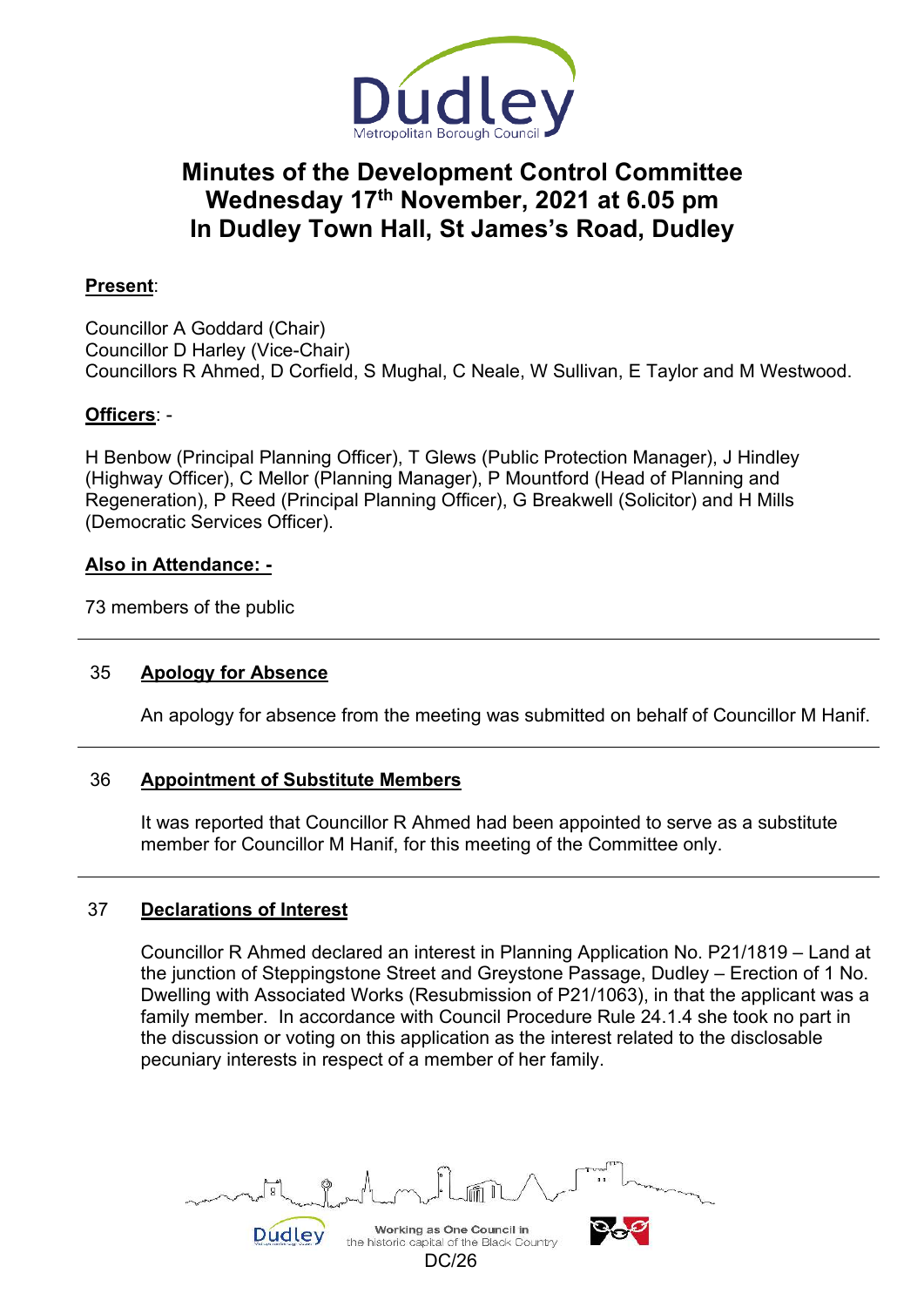#### 38 **Minutes**

#### **Resolved**

That the minutes of the meeting held on 13<sup>th</sup> October, 2021, be approved as a correct record and signed.

#### 39 **Change in Order of Business**

Pursuant to Council Procedure Rule 13(c) it was: -

#### **Resolved**

That the order of business be varied and the agenda items be considered in the order set out in the minutes below.

#### 40 **Plans and Applications to Develop**

 A report of the Director of Regeneration and Enterprise was submitted on the following plans and applications to develop. Where appropriate, details of the plans and applications were displayed by electronic means at the meeting. In addition to the reports submitted, notes known as Pre-Committee notes had also been circulated prior to the meeting updating certain information given in the reports submitted. The content of the notes were taken into account in respect of the applications to which they referred.

 The following persons were in attendance at the meeting, and spoke on the planning applications as indicated: -

| <b>Application No.</b> | <b>Objectors/Supporters who</b><br>wished to speak | <b>Agent/Applicant who wished to</b><br>speak |
|------------------------|----------------------------------------------------|-----------------------------------------------|
| P21/0123               | Councillor P Lee<br>L Allen                        | <b>B</b> Flippance                            |
| P21/1402               | Councillor K Lewis                                 | C Smith                                       |
| P21/1505               | T Clarke                                           | K Hartley                                     |
| P21/1568               | Tlee                                               |                                               |

**(a) Planning Application No. P21/1423 – 148 Wolverhampton Street, Dudley – Variation of Conditions 2 and 9 of Planning Permission P19/1312 in relation to First Floor Windows to eastern elevation** 

**Resolved** 

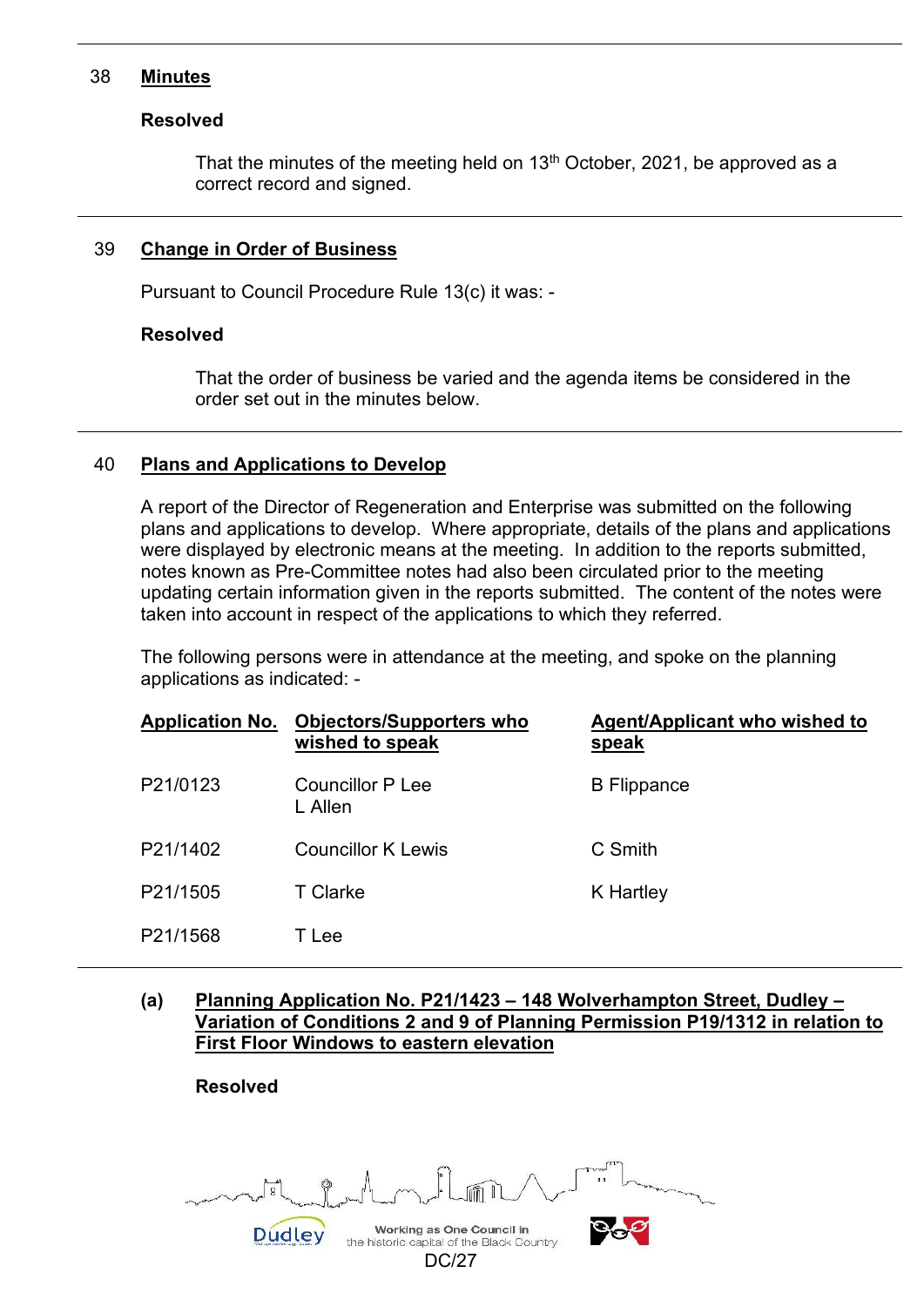That the application be approved, subject to conditions numbered 1 to 13 (inclusive), as set out in the report submitted.

#### **(b) Planning Application No. P21/1505 – Former Hippodrome and adjacent land and buildings, Castle Hill, Dudley – Demolition of existing buildings and redevelopment for a higher education facility together with associated access, car parking and landscaping**

 It was emphasised during the presentation that, if the Committee was minded to approve the application, the decision would be subject to referral to the Secretary of State for Levelling Up, Housing and Communities.

 In considering the application, Members took into account all of the concerns raised by the objectors, as outlined in the report and as reported at the meeting, in that it was considered the demolition of the historic building would be to the detriment of the area, and the restoration of the building was a significant opportunity and would support the regeneration of Dudley Town Centre.

 The Committee also took account of the comments made in support of the application in that the proposals would provide a higher education provision, support the delivery of training for the health care sector and that the proposed building design would provide improved views of Dudley Castle.

 The views of all consultees were considered. In particular it was noted that no objections had been raised by Historic England, who considered that the proposal would enhance the significance of Dudley Castle, the listed zoo buildings and the appearance of the Castle Hill Conservation Area. It was considered that this outweighed the harm caused by the proposed demolition.

# **Resolved**

 That subject to the referral to the Secretary of State for Levelling Up, Housing and Communities, the application be approved, subject to conditions numbered 1 to 11 (inclusive) as set out in the report submitted, together with amended conditions 12 to 40 (inclusive) as outlined below:-

 12. No development shall commence (excluding demolition, site clearance and initial ground investigation works) until drainage plans for the disposal of foul and surface water flows have been submitted to and approved by the Local Planning Authority. The scheme shall be implemented in accordance with the approved details before the development is first brought into use. This is to ensure that the development is provided with a satisfactory means of drainage as well as to prevent or to avoid exacerbating any flooding issues and to minimise the risk of pollution.

REASON: In the interests of sustainability, reducing flood risk and run off and to comply with Adopted BCCS Policy ENV5 - Flood Risk, Sustainable Drainage Systems and Urban Heat Island (STWA).

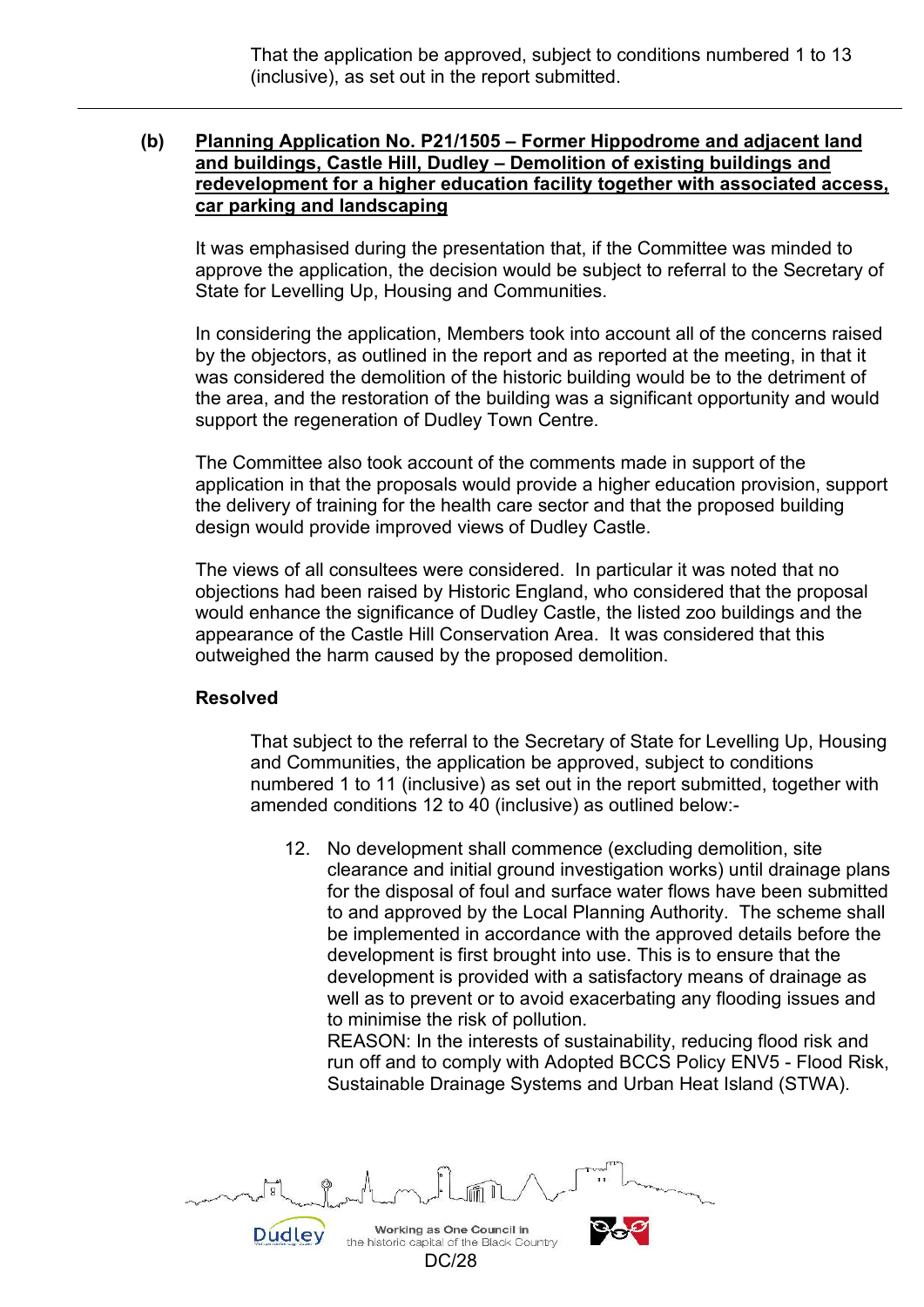13. No development shall commence (excluding demolition, site clearance and initial ground investigation works) until details of the implementation, maintenance and management of the sustainable drainage scheme have been submitted to and approved by the Local Planning Authority. The scheme shall be implemented and thereafter managed and maintained in accordance with the approved details. Those details shall include:

-A timetable for its implementation

-A management and maintenance plan for the lifetime of the development which shall include the arrangements for adoption by any public body or statutory undertaker, or any other arrangements to secure the operation of the sustainable drainage scheme throughout its lifetime of the development. None of the development shall be occupied until surface water drainage works have been implemented in accordance with the approved details. REASON: In the interests of sustainability, reducing flood risk and run off and to comply with Adopted BCCS Policy ENV5 - Flood Risk, Sustainable Drainage Systems and Urban Heat Island. INFORMATIVE - The Applicant should supply information showing arrangements to provide adequate long term maintenance, including an appropriate legal agreement to ensure maintenance in perpetuity, before any approval is granted. It is essential that the responsibility for future maintenance, repairs or improvements to the balancing device is ascertained at an early stage of negotiations. The use of Sustainable Drainage techniques such as Green Roofs, Tree Pits and Rainwater Harvesting, for example, should be seriously considered as options for this type of development proposal and form part of the Sustainability Statement.

 14. No development shall commence (excluding demolition, site clearance and initial ground works) until full details of soft and hard landscaping works together with public realm enhancement works have been submitted to and approved in writing by the Local Planning Authority. The soft landscaping details must include, where appropriate, planting plans, written specifications, a schedule of plants including species, plant sizes and proposed numbers/densities and a programme of implementation. Plans must also include accurate plotting of all existing landscape features. The hard landing details shall include existing and proposed finished levels or contours; the position, types, colours and textures of the materials of all site enclosures, car parking layout and other vehicular (including driveways) and pedestrian areas; hard surfacing areas, minor artefacts and structures (e.g. street furniture, refuse storage areas, cycle stores etc). The works approved as part of this condition shall be completed in accordance with approved details and a timetable which has been submitted to and approved in writing by the Local Planning Authority. The agreed scheme shall be implemented in accordance with the approved details within the first planting season following the first occupation of the development, unless otherwise agreed in writing by the Local Planning Authority.

Working as One Council in **Dudley** the historic capital of the Black Country

DC/29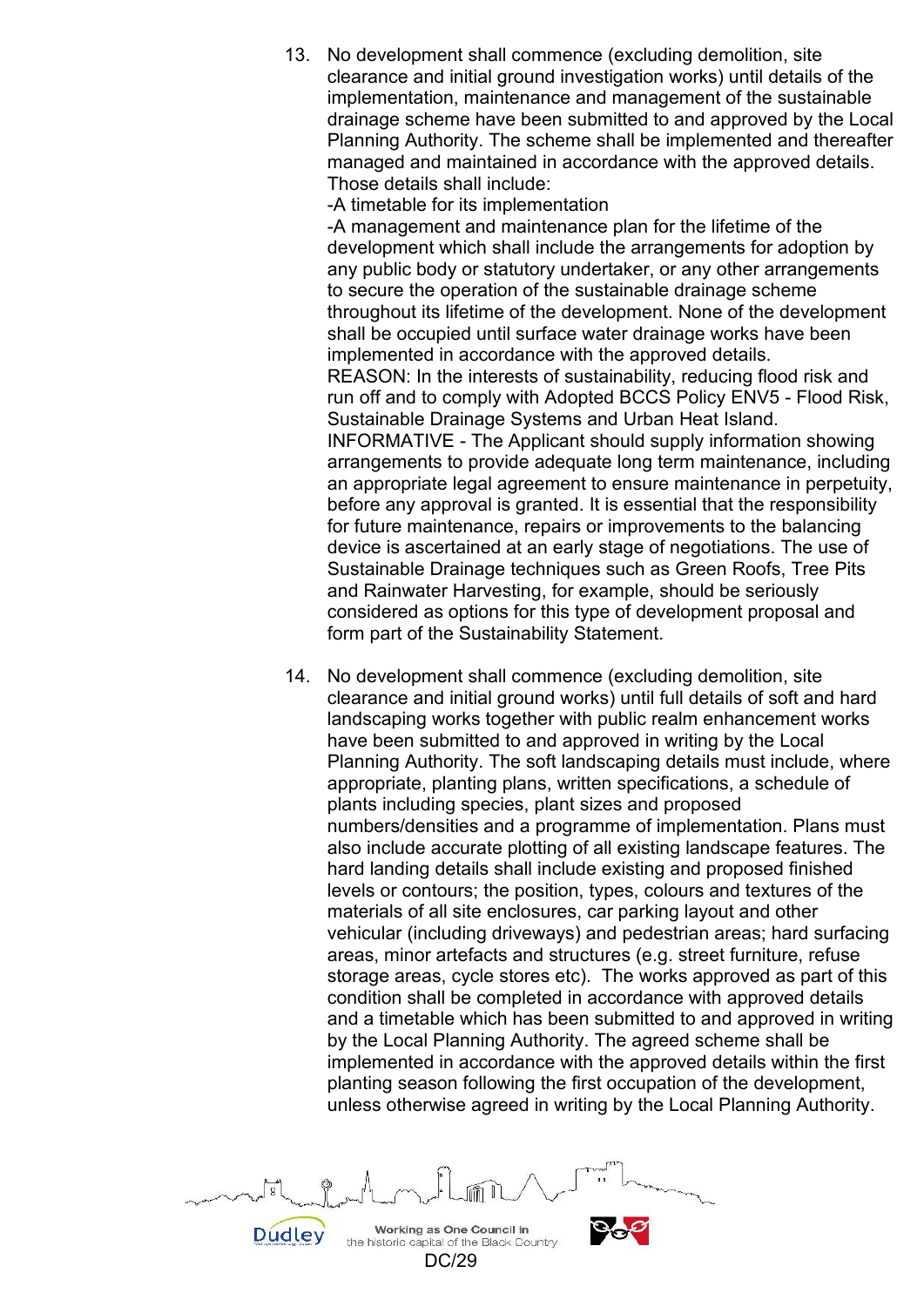Any trees or shrubs planted in pursuance of this permission including any planting in replacement for it which is removed, uprooted, severely damaged, destroyed or dies within a period of five years from the date of planting shall be replaced by trees or shrubs of the same size and species and in the same place unless otherwise agreed in writing by the Local Planning Authority. REASON: In order to make a positive contribution to place-making and provide a high quality landscaping and to ensure that the approved landscaping is properly maintained in accordance with BCCS Policies CSP4 - Place-Making, ENV 2 Historic Character and Local Distinctiveness, ENV3 - Design Quality and DEL1 - Infrastructure Provision and Borough Development Strategy 2017 Policy S6 Urban Design and Policy L1 Housing Development, extensions and alterations to existing dwellings and Policy D2 Incompatible Land Uses (in part).

- 15. No above ground development shall commence until details of the positions, design, materials and type of boundary treatment or means of enclosure have been submitted to and approved in writing by the Local Planning Authority. The boundary treatments shall be carried out in complete accordance with the approved details prior to the occupation of the dwellings hereby approved and shall thereafter retained for the lifetime of the development unless otherwise agreed in writing with the Local Planning Authority. REASON: To safeguard the character, appearance and setting of the Dudley Town Centre Conservation Area and Castle Hill Conservation Area in accordance with Policy S9 (Conservation Areas) of the adopted Dudley Borough Development Strategy and Policy 22 (Dudley Town Centre Conservation Area), Policy 23 (Castle Hill Conservation Area) and Policy 21 (Conservation and enhancement of local character and distinctiveness in Dudley) of the Dudley Area Action Plan and Policy ENV 2 (Historic Character and Local Distinctiveness) of the Black Country Core Strategy (2011).
- 16. No development shall commence until details of the design, materials and colour(s), of the retaining walls to the car park and service area hereby approved on the site have been submitted to and approved in writing by the Local Planning Authority. The development shall thereafter be completed in accordance with the approved details prior to occupation and the walls shall be retained and maintained as approved for the lifetime of the development. REASON: In the interests of the visual amenities of the site and the surrounding area and to comply with Borough Development Strategy 2017 Policy S6 Urban Design and Policy L1 Housing Development, extensions and alterations to existing dwellings and Policy D2 Incompatible Land Uses (in part).

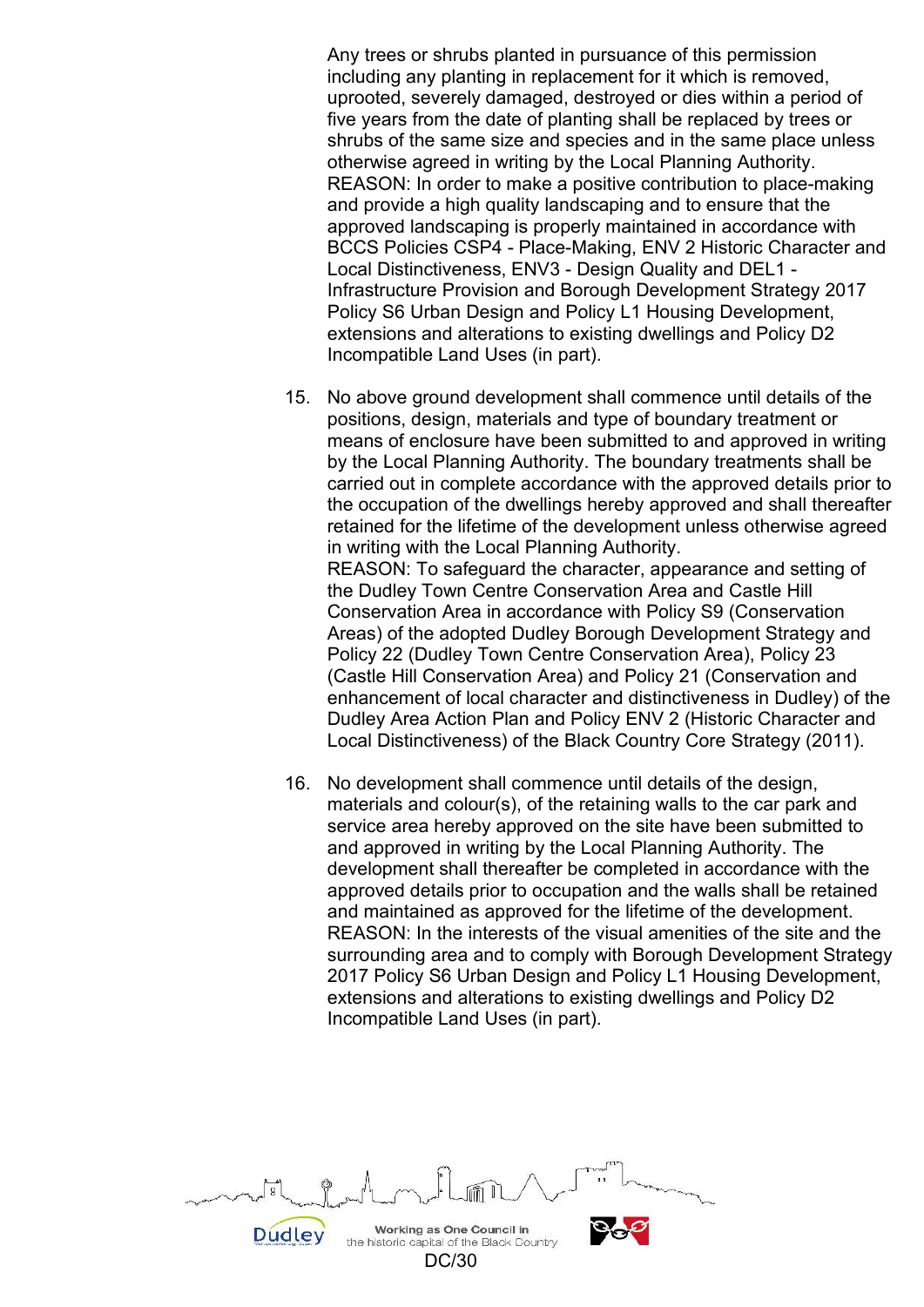17. No development (excluding demolition, site clearance and initial ground works) shall commence until details of works of public art have been submitted to and approved in writing by the Local Planning Authority. The works of public art shall thereafter be provided in accordance with the approved details prior to first occupation of the development and be maintained for the life of the development.

REASON: In order to enhance the cultural and social development and identity of the area and make a positive contribution to placemaking in accordance with BCCS Policies CSP4 - Place-Making, ENV2 Historic Character and Local Distinctiveness, ENV3 - Design Quality and DEL1 - Infrastructure Provision and Borough Development Strategy 2017 Policy S6 Urban Design and Policy L1 Housing Development, extensions and alterations to existing dwellings and Policy D2 Incompatible Land Uses (in part). This detail is required pre commencement (excluding demolition, site clearance and initial ground works) in that the required works may need to be incorporated into buildings on the site.

- 18. No above ground development shall commence until an Economic and Community Development Statement has been submitted to and approved in writing by the Local Planning Authority. The Statement shall address as a minimum, measures to increase the number of jobs available to local people at the site and the development of initiatives that support activities which will up skill local unemployed people of working age so as to support them into sustained employment. The development shall be implemented in accordance with the approved Statement and operated in accordance with the Statement for the lifetime of the construction project. REASON: In order to facilitate the creation of local jobs for local people in the interests of economic and community development in accordance with BCCS Policy EMP5 - Improving Access to the Labour Market.
- 19. Prior to occupation details of how the development shall incorporate the generation of energy from renewable and low carbon sources sufficient to off-set at least 10% of estimated residual energy demand of the development on completion, shall be submitted to and approved in writing by the Local Planning Authority. The development shall accord with the details approved. REASON: To reduce the environmental impact of the development and to comply with BCCS policy ENV7.

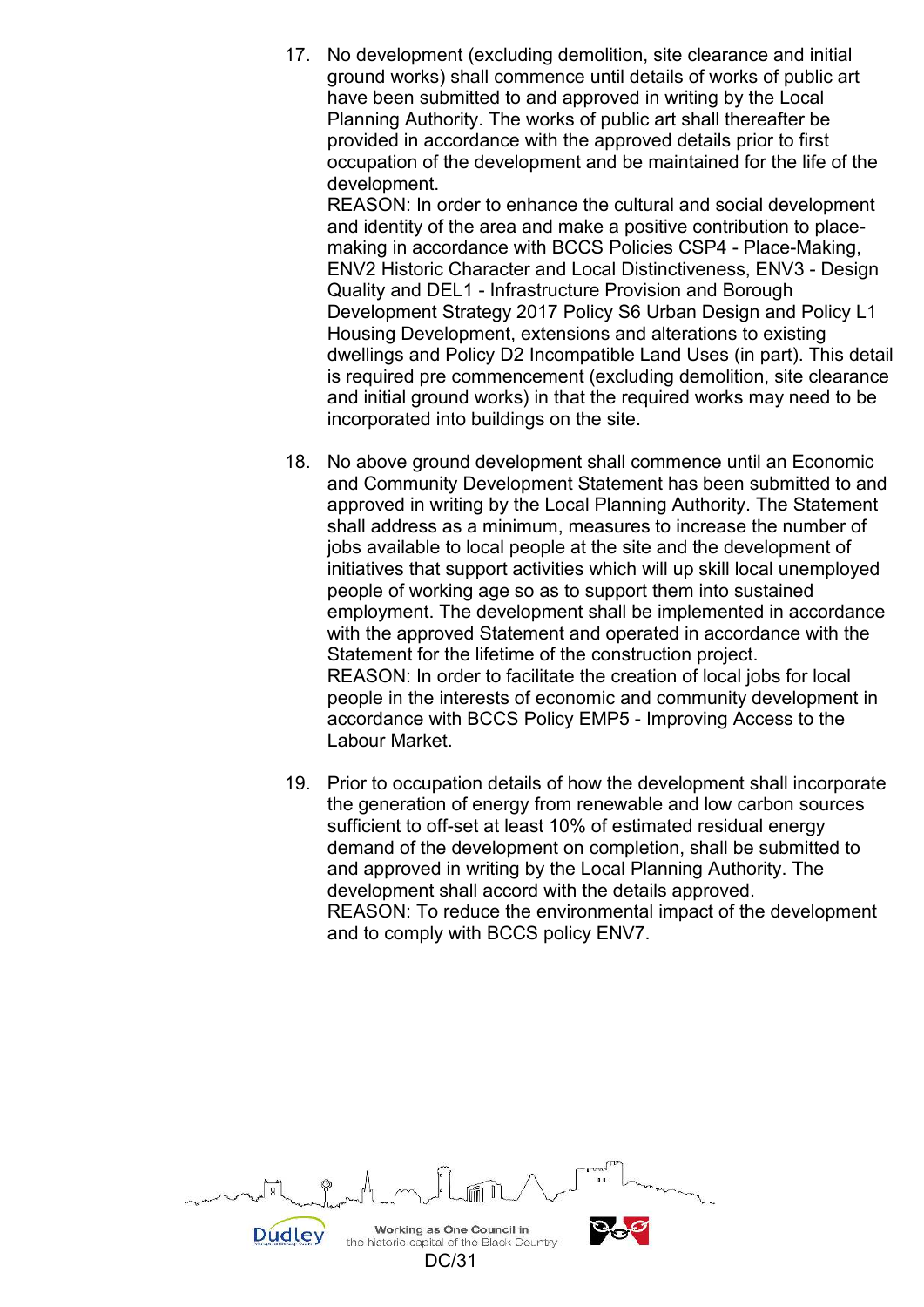20. The development hereby approved shall not be occupied until the nature conservation enhancement and/or mitigation works which are recommended within the submitted nature conservation report/assessment have been undertaken and completed. The nature conservation enhancement and/or mitigation works shall thereafter be retained and maintained in accordance with the recommendations of the nature conservation report/assessment / or for the lifetime of the development.

REASON: To ensure the provision, protection and maintenance of the site's ecology and comply with BCCS Policies ENV1 - Nature Conservation, CSP3 Environmental Infrastructure and DEL1 - Infrastructure Provision and Borough Development Strategy 2017 Policy S21 Nature Conservation Enhancement, Mitigation and Compensation Policy S5 - Minimising Flood Risk and Sustainable Drainage Systems (in part) and Policy S21 Nature Conservation Enhancement, Mitigation and Compensation Policy S20 The Borough's Geology (in part) Policy S1 Presumption in favour of Sustainable Development (in part).

- 21. No development shall commence (INCLUDING demolition, site clearance and initial ground works) until a scheme detailing how any trenches, including foundations, created on the site at any point during development shall be protected whilst there are no humans on site in order to minimise the risk of harm to badgers and other wildlife has been submitted to and approved in writing by the Local Planning Authority. The approved scheme shall be implemented on site throughout development in accordance with the agreed details. REASON: In order to enhance, encourage and protect the nature conservation value of the site and in accordance with BCCS Policies ENV1 - Nature Conservation, CSP3 Environmental Infrastructure and DEL1 - Infrastructure Provision Borough Development Strategy 2017 Policy S21 Nature Conservation Enhancement, Mitigation and Compensation Policy S20 The Borough's Geology (in part) Policy S1 Presumption in favour of Sustainable Development (in part) and Policy S21 Nature Conservation Enhancement, Mitigation and Compensation (in part) Policy S19 Dudley Borough's Green Network (in part) Black Country Core Strategy Policy ENV1 Nature Conservation (in part). This detail is required prior to the commencement of development in case species which are legally protected are present.
- 22. A) Prior to the commencement of the development hereby permitted, a written scheme of investigation ('the Scheme') shall be submitted for the written approval of the Local Planning Authority. The Scheme shall provide details of the programme of historic building recording works to be carried out within the site, including post-fieldwork reporting and appropriate publication.

B) The historic building recording site work shall thereafter be implemented in full in accordance with the written scheme of investigation approved under condition (A).

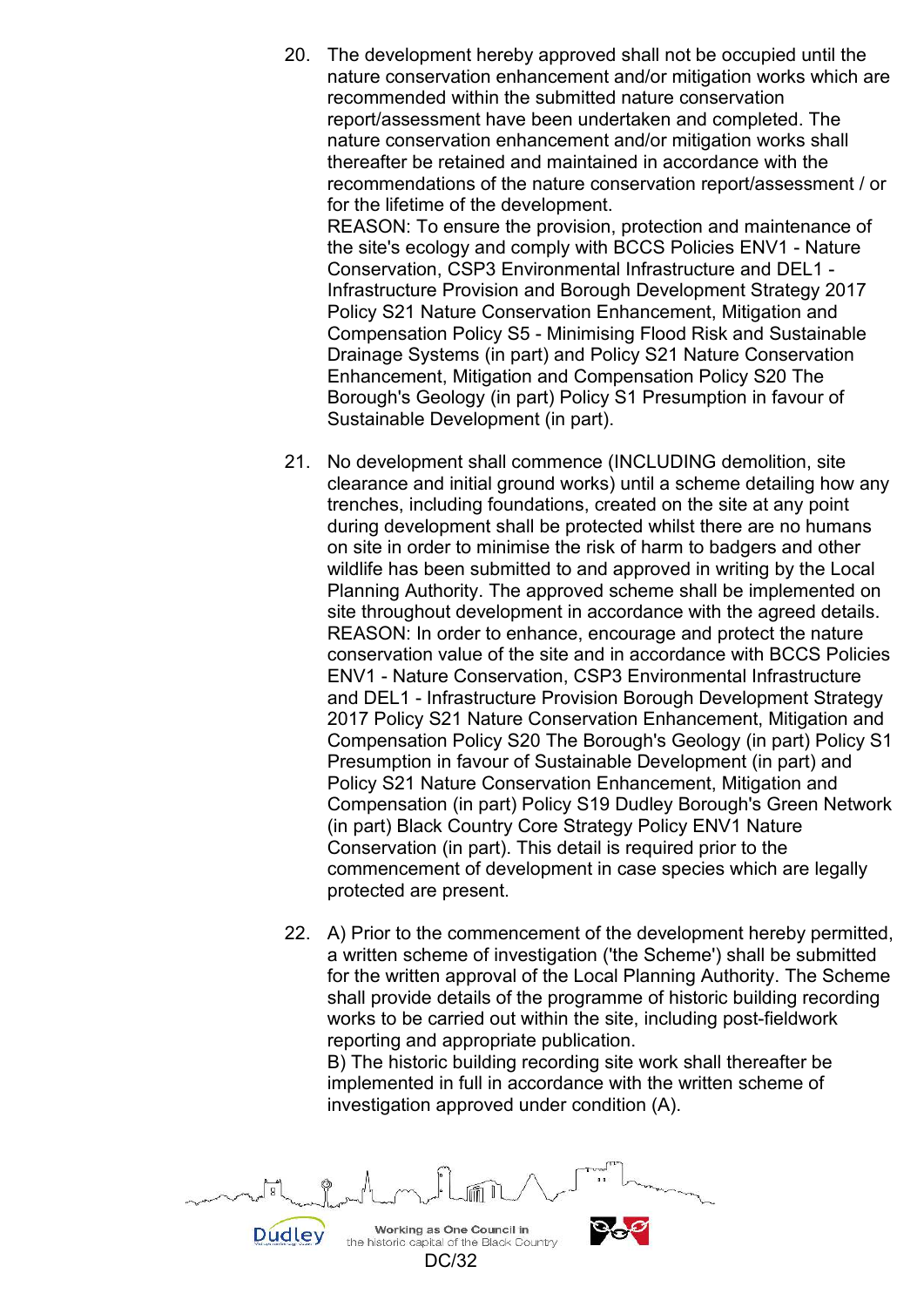C) The development shall not be occupied until the historic building recording has been completed in accordance with the written scheme of investigation approved under condition (A) and the provision made for analysis, publication and dissemination of the results and archive deposition has been secured. REASON: The development impacts upon heritage/archaeological assets and preservation by record is required, this is in full accordance with the Council's Historic Environment SPD but also in accordance with Policy S15 (Heritage Assets of archaeological interest, Scheduled Ancient Monuments and Archaeological Priority Areas) of the adopted Dudley Borough Development Strategy and ENV2 of the BCCS and Para 205 of the NPPF.

- 23. The demolition works hereby permitted shall not be undertaken before a contract for the carrying out of the works of redevelopment of the site has been executed and planning condition 22 has been fully discharged for the redevelopment for which the contract provides. Evidence that a contract has been executed shall be submitted in writing to the Local Planning Authority 14 days prior to any demolition works commencing. REASON: To preserve the established character of (Name of Conservation Area) Conservation Area pending redevelopment in conformity with Borough Development Strategy 2017 Policy S9 Conservation Areas. Details are required prior to the commencement of works due to the sensitive nature of the site.
- 24. The development shall not be occupied until details of the design, size, location, artwork and text for an Interpretation Panel (which should have regard of the site's historic context) have been submitted to and approved in writing by the Local Planning Authority. The Interpretation Panel shall thereafter be installed in accordance with the approved details prior to the first occupation of the development and shall be retained for the life of the development. REASON: In order to illustrate the historical and archaeological background to the site and enhance historic character and local distinctiveness in accordance with BCCS Policies ENV2 - Historic Character and Local Distinctiveness and DEL1 Infrastructure Provision and Borough Development Strategy 2017 Policy S9 Conservations Areas, Policy S10 Listed Buildings and Policy S15 Heritage Assets of Archaeological Interest, Scheduled Ancient Monuments and Archaeological Priority Areas.
- 25. No above ground development shall commence until details of the types, colours and textures of all the materials to be used on the external surfaces of the building hereby approved shall be submitted to and approved in writing by the Local Planning Authority. Details/samples of the type, texture, colour and bond of all facing materials and masonry to be used and a sample panel measuring not less that 1m2 shall be erected on site and approved in writing by the Local Planning Authority. Key plans to cross reference the

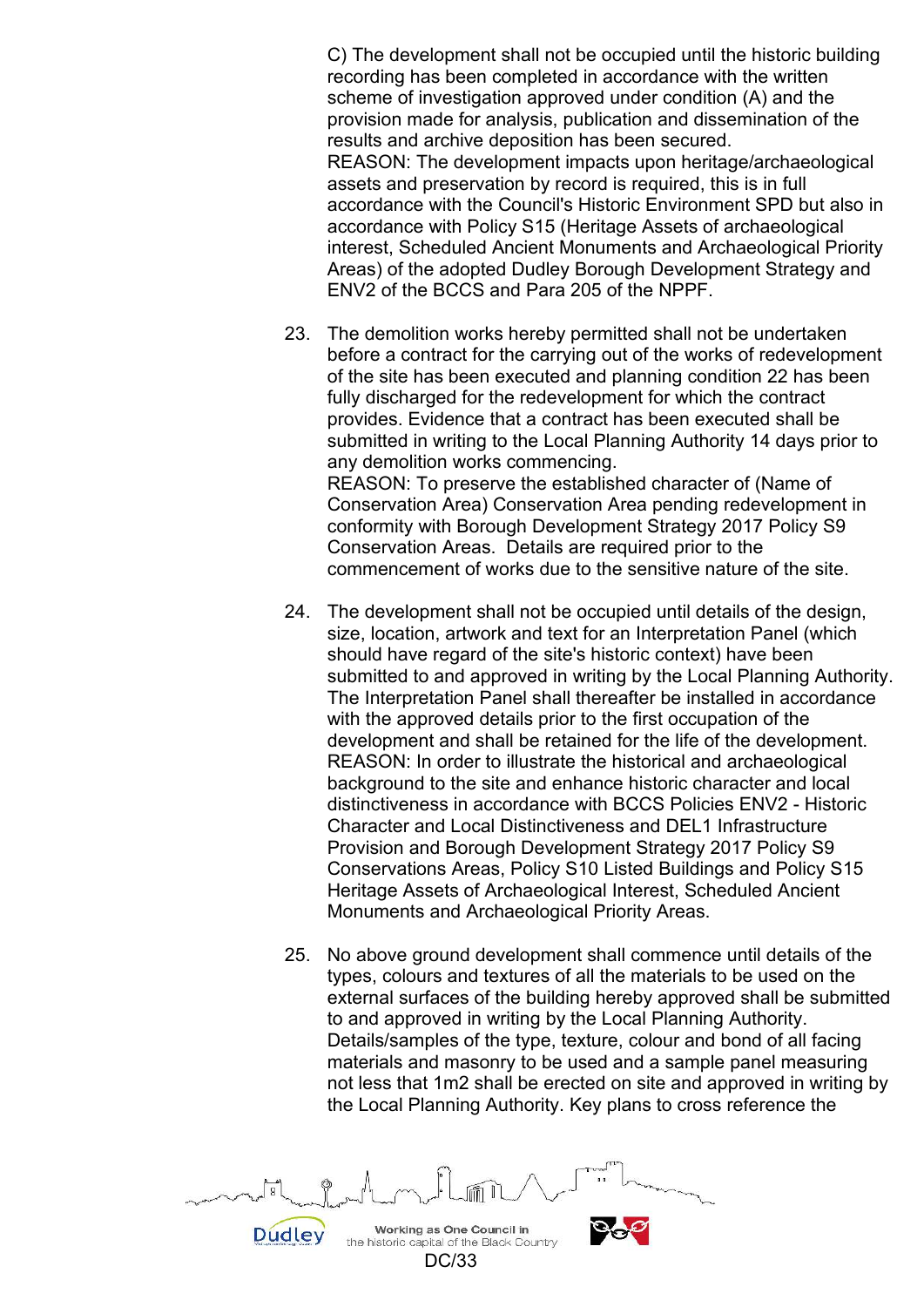materials to the building facades will be required to clearly explain the use and type of material. The panel shall be retained on site for the duration of the construction and thereafter new brick work shall only be constructed in accordance with these approved details and the details shall follow as closely as possible the details provided in the submitted Design and Access Statement. The development shall be carried out in complete accordance with the approved details. REASON: To safeguard the character, appearance and setting of the Dudley Town Centre Conservation Area and Castle Hill Conservation Area in accordance with Policy S9 (Conservation Areas) of the adopted Dudley Borough Development Strategy and Policy 22 (Dudley Town Centre Conservation Area), Policy 23 (Castle Hill Conservation Area) and Policy 21 (Conservation and enhancement of local character and distinctiveness in Dudley) of the Dudley Area Action Plan and Policy ENV2 (Historic Character and Local Distinctiveness) of the Black Country Core Strategy (2011).

- 26. No development shall commence (excluding demolition, site clearance and initial ground works) until detailed plans and sections showing existing site levels and proposed ground floor levels of the building has been submitted to and approved in writing by the Local Planning Authority. The development thereafter shall be implemented in complete accordance with the approved details. REASON: In the interests of the visual amenities of the area and to safeguard the amenities of occupants of neighbouring properties and to comply with BCCS Policies CSP4 - Place-Making and ENV2 - Historic Character and Local Distinctiveness and Borough Development Strategy 2017 Policy S6 Urban Design and Policy L1 Housing Development, extensions and alterations to existing dwellings Policy D2 Incompatible Land Uses (in part).
- 27. No above ground development shall commence until details of the materials to be used in the external fenestration (windows, doors) and their colour and finish have been submitted to and approved in writing by the Local Planning Authority. Large scale architectural drawings at 1:1, 1:2 or 1:5 and samples of the sections and profiles of jambs, heads, cills and glazing bars together with their relationships to masonry apertures. Development/works shall proceed in accordance with the agreed details and be retained for the lifetime of the development. REASON: To safeguard the architectural and historic integrity of the

listed structure in accordance with BCCS Policy ENV2 - Historic Character and Distinctiveness and Borough Development Strategy 2017.

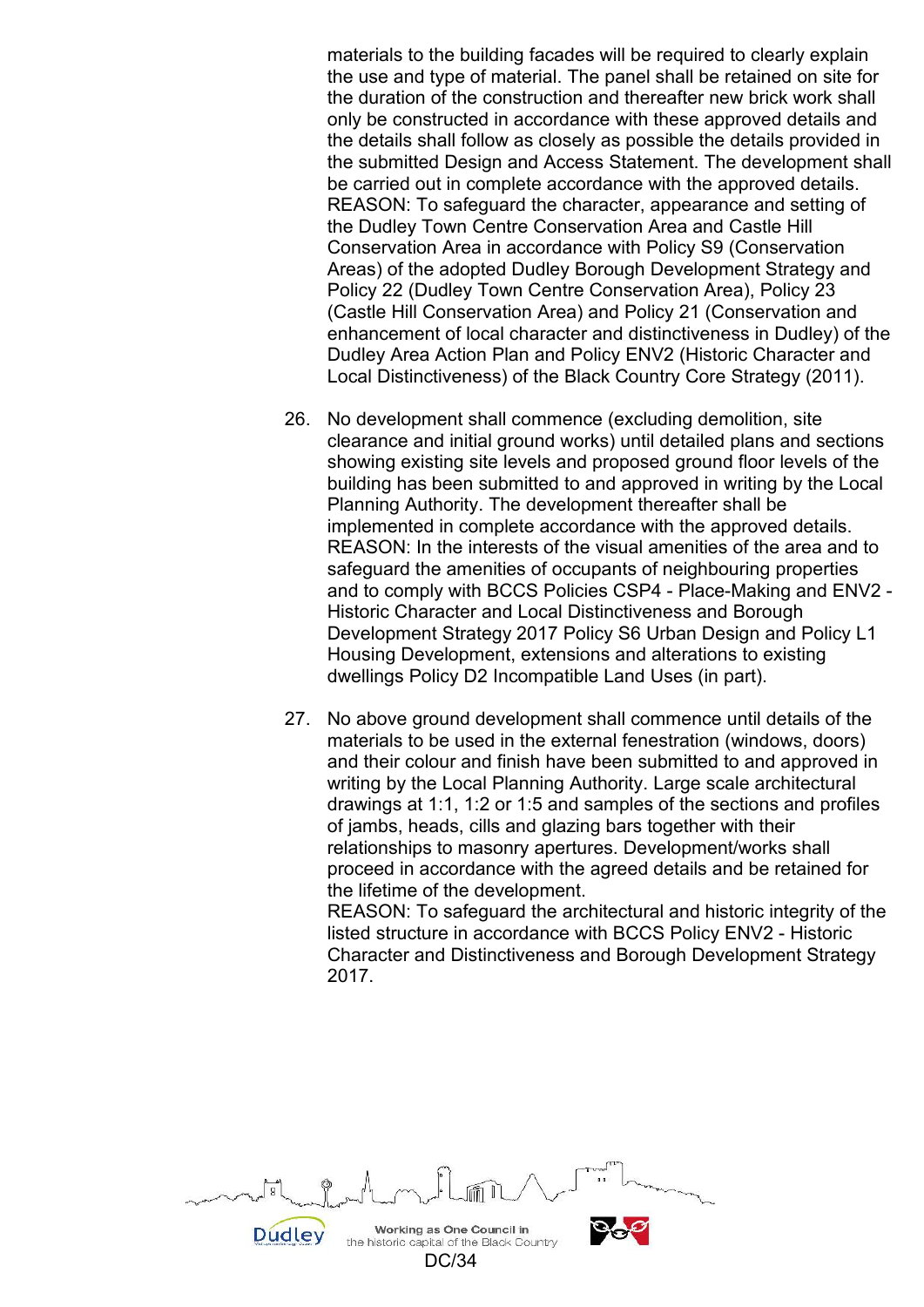28. No development (excluding demolition) shall take place until a written scheme of investigation (WSI) to secure the implementation of a programme of archaeological works has been submitted to and approved in writing by the Local Planning Authority. The WSI shall include details of the archaeological investigations and timing, subsequent analysis, reporting and archiving. The programme of archaeological work shall be fully implemented in accordance with the approved WSI.

REASON: The site is of archaeological significance and it is important that in accordance with BCCS Policy ENV2 - Historic Character Distinctiveness and Borough Development Strategy 2017 Policy S15 Heritage Assets of Archaeological Interest, Scheduled Ancient Monuments and Archaeological Priority Areas. Details are required prior to the commencement of development/works due to the statutory protection / sensitive nature of the site. NOTE: A brief outlining the work required can be supplied by the Local Planning Authority on request.

 29. Notwithstanding the details shown on the approved plans no above ground development shall commence until precise details of modifications to the existing zoo offices car park have been submitted to and approved in writing by the Local Planning Authority. The modified car park shall thereafter be laid out in accordance with the approved plans and shall be provided prior to the first opening of the development unless otherwise agreed in writing by the Local Planning Authority.

REASON: To ensure there is no conflict with pedestrians and to comply with BCCS Policy TRAN2.

 30. The development shall not be occupied until a Travel Plan has been submitted to and approved in writing by the Local Planning Authority, including details of a Travel Plan Co-ordinator, mode of travel surveys (including staff and students) details of Car Parking Management, Public Transport, Walking and Cycling initiatives, Publicity and Marketing, Set targets and monitoring, together with a timetable for the implementation of each such element. The Travel Plan shall be implemented in accordance with the details approved by the Local Planning Authority and remain operational for the life of the development.

REASON: In the interests of highway safety and to comply with BCCS Policy TRAN2.

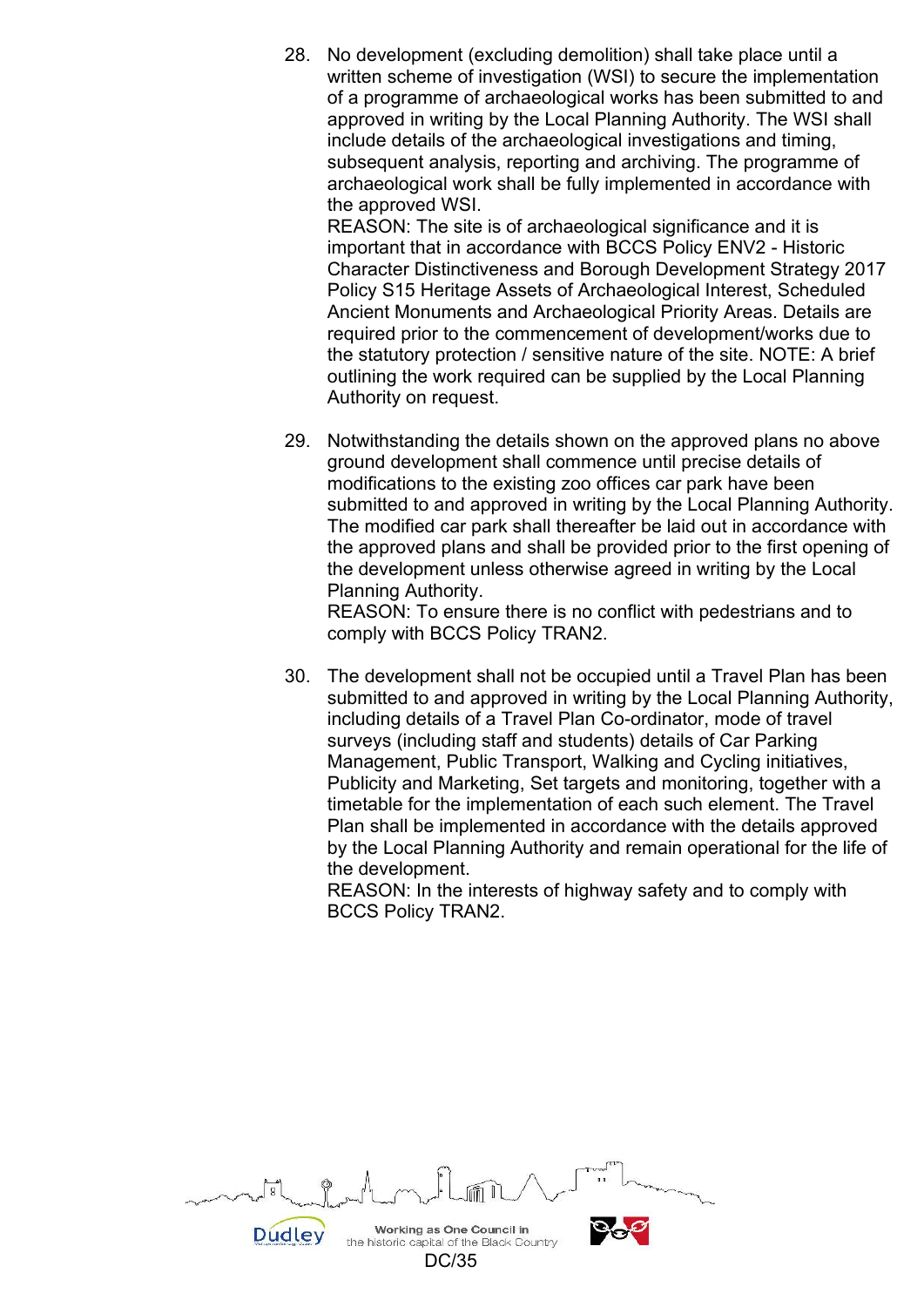31. No development shall be commenced (excluding demolition, site clearance and initial ground investigation works) until details of the existing highway retaining structures, including sections and calculations to prove the structure is capable of supporting likely future loadings and works to ensure the structure may sustain the future loading have been submitted to and approved in writing by the Local Planning Authority. No part of the development shall thereafter be occupied until such works have been completed in accordance with the approved details. REASON: In the interests of highway safety and to comply with

Borough Development Strategy 2017 Policy S6 Urban Design, Policy L1 Housing Development, extensions and alterations to existing dwellings Policy D2 Incompatible Land Uses (in part) and policies CSP5, DEL1, TRAN2, CEN8 and TRAN5.

- 32. Prior to the first occupation of the development, and where required, details of road restraint systems shall be submitted to and agreed in writing by the Local Planning Authority. Such road restraint systems shall be installed where required in accordance with the approved details and thereafter maintained for the lifetime of the development unless otherwise agreed in writing by the Local Planning Authority. REASON: In the interests of highway safety and to comply with Borough Development Strategy 2017 Policy S6 Urban Design, Policy L1 Housing Development, extensions and alterations to existing dwellings Policy D2 Incompatible Land Uses (in part) and policies CSP5, DEL1, TRAN2, CEN8 and TRAN5.
- 33. The development shall not be occupied/used until details of secure and covered staff, student and visitor cycle storage and shower facilities have been submitted to and approved in writing by the Local Planning Authority. These facilities shall be provided in accordance with the approved details prior to the first use/occupation of the development and shall thereafter be retained and maintained for no other purpose for the life of the development. REASON: In the interests of highway safety and to comply with Borough Development Strategy 2017 Policy S6 Urban Design, Policy L1 Housing Development, extensions and alterations to existing dwellings Policy D2 Incompatible Land Uses (in part) and policies CSP5, DEL1, TRAN2, CEN8 and TRAN5.
- 34. The development shall not be first occupied/used until details of the bin stores have been submitted to and approved in writing by the Local Planning Authority. The bin stores shall be provided in accordance with the approved details prior to the first use/occupation of the development and shall thereafter be retained and maintained for no other purpose for the life of the development.

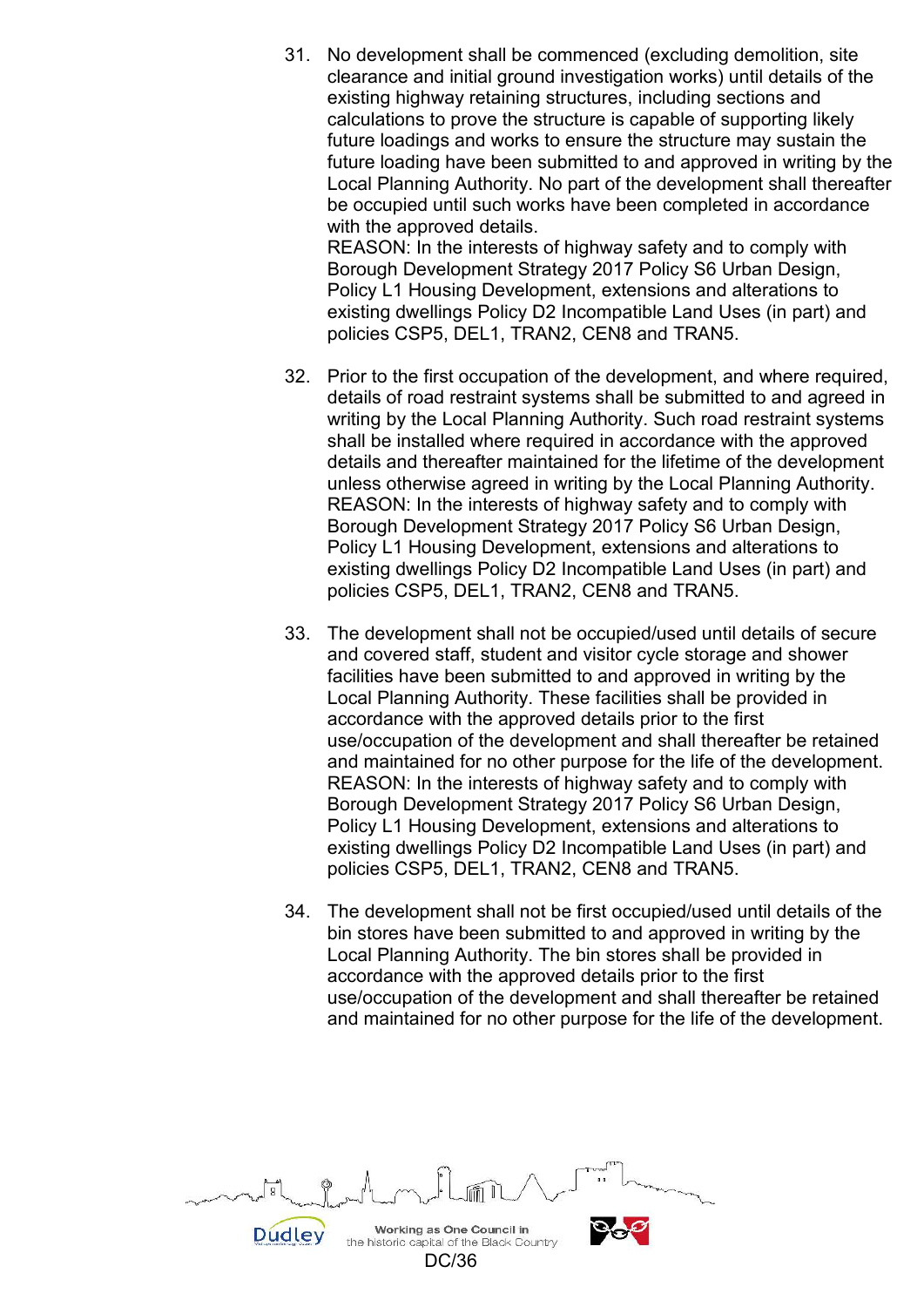REASON: In the interests of highway safety and to comply with Borough Development Strategy 2017 Policy S6 Urban Design, Policy L1 Housing Development, extensions and alterations to existing dwellings Policy D2 Incompatible Land Uses (in part) and policies CSP5, DEL1, TRAN2, CEN8 and TRAN5.

- 35. No development shall commence (excluding demolition, site clearance and initial ground works) until details of the Highways Works as indicated on the approved plans including, details of the proposed Public Right of Way, forming a 6m wide Cycleway / Footway between the proposal and metro track on Station Street (including details of lines, widths, levels, gradients, cross sections, drainage and lighting street furniture, signage and lighting) have been submitted to and approved in writing by the Local Planning Authority. The development shall not be occupied until the agreed Highway Works have been completed in accordance with the approved details and under the Supervision of the Highway Authority unless otherwise agreed in writing by the Local Planning Authority. REASON: In the interests of highway safety and to comply with Borough Development Strategy 2017 Policy S6 Urban Design, Policy L1 Housing Development, extensions and alterations to existing dwellings Policy D2 Incompatible Land Uses (in part) and policies CSP5, DEL1, TRAN2, CEN8 and TRAN5.
- 36. Prior to first occupation all redundant dropped kerbs should be replaced with matching full height kerbs and the adjacent Highway made good. REASON: In the interests of highway safety and to comply with Borough Development Strategy 2017 Policy S6 Urban Design, Policy L1 Housing Development, extensions and alterations to existing dwellings Policy D2 Incompatible Land Uses (in part) and policies CSP5, DEL1, TRAN2, CEN8 and TRAN5.
- 37. No development shall commence (excluding demolition, site clearance and initial ground investigation works) until details of the access(es) into the site, together with parking and turning area(s) (including details of lines, widths, levels, gradients, cross sections, drainage and lighting) have been submitted to and approved in writing by the Local Planning Authority. The development shall not be occupied until the access(es) into the site, together with parking and turning area(s) within the site have been laid out in accordance with the approved details. These area(s) shall thereafter be retained and not be used for any other purpose for the life of the development.

REASON: In the interests of highway safety and to comply with Borough Development Strategy 2017 Policy S6 Urban Design, Policy L1 Housing Development, extensions and alterations to existing dwellings Policy D2 Incompatible Land Uses (in part) and policies CSP5, DEL1, TRAN2, CEN8 and TRAN5.

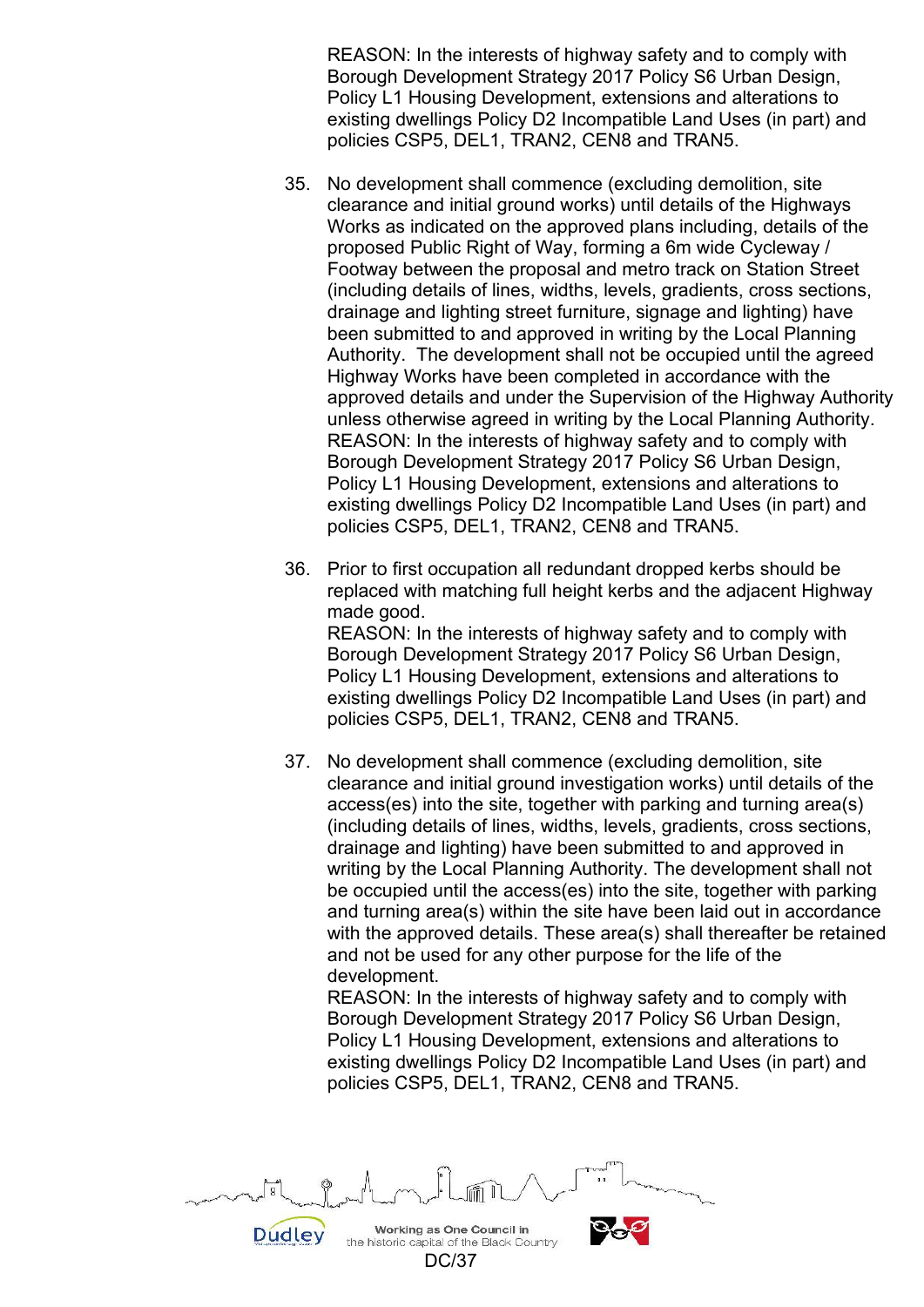38. No development shall be commenced (excluding demolition, site clearance and initial ground investigation works) until details of a Service Vehicle Management Plan, including details of out of opening servicing times, rear camera systems, a banksman and an off Public Highway area for HGV reversing has been submitted and approved by the Local Planning Authority. No part of the development shall thereafter be occupied until the Service Vehicle Management Plan has been implemented in accordance with the approved details. REASON: In the interests of highway safety and to comply with

BCCS Policy TRAN2.

- 39. Prior to the occupation of the development a Parking Management Plan, including details of agreed parking capacity on the Zoo car parks, staggered class start and finish times, alternative public parking arrangements and advice on none car travel modes, shall be submitted and approved in writing by the Local Planning Authority. REASON: In the interests of highway safety and to comply with BCCS Policy TRAN2. INFORMATIVE: This should also cater for any disabled parking which cannot be provided on site.
- 40. Prior to first occupation details of the relocation of the lighting columns / signs / bus stops/ bus shelters if required shall be submitted to and approved in writing by the Local Planning Authority. The development shall not be occupied until the lighting column have been relocated in accordance with the approved details. REASON: In the interests of highway safety and to comply with Borough Development Strategy 2017 Policy S6 Urban Design, Policy L1 Housing Development, extensions and alterations to existing dwellings Policy D2 Incompatible Land Uses (in part) and policies CSP5, DEL1, TRAN2, CEN8 and TRAN5.

(At this juncture the meeting adjourned at 6.55pm and reconvened at 7pm)

**(c) Planning Application No. P21/0123 – Land off Old Wharf Road, Stourbridge – Approval of Reserved Matters (Appearance, Landscaping, Layout and Scale to be considered) for the erection of 256 No. Dwellings (Following outline approval P18/0921)** 

#### **Resolved**

 That the application be approved, subject to amended conditions numbered 1 to 18 (inclusive) as outlined below:-

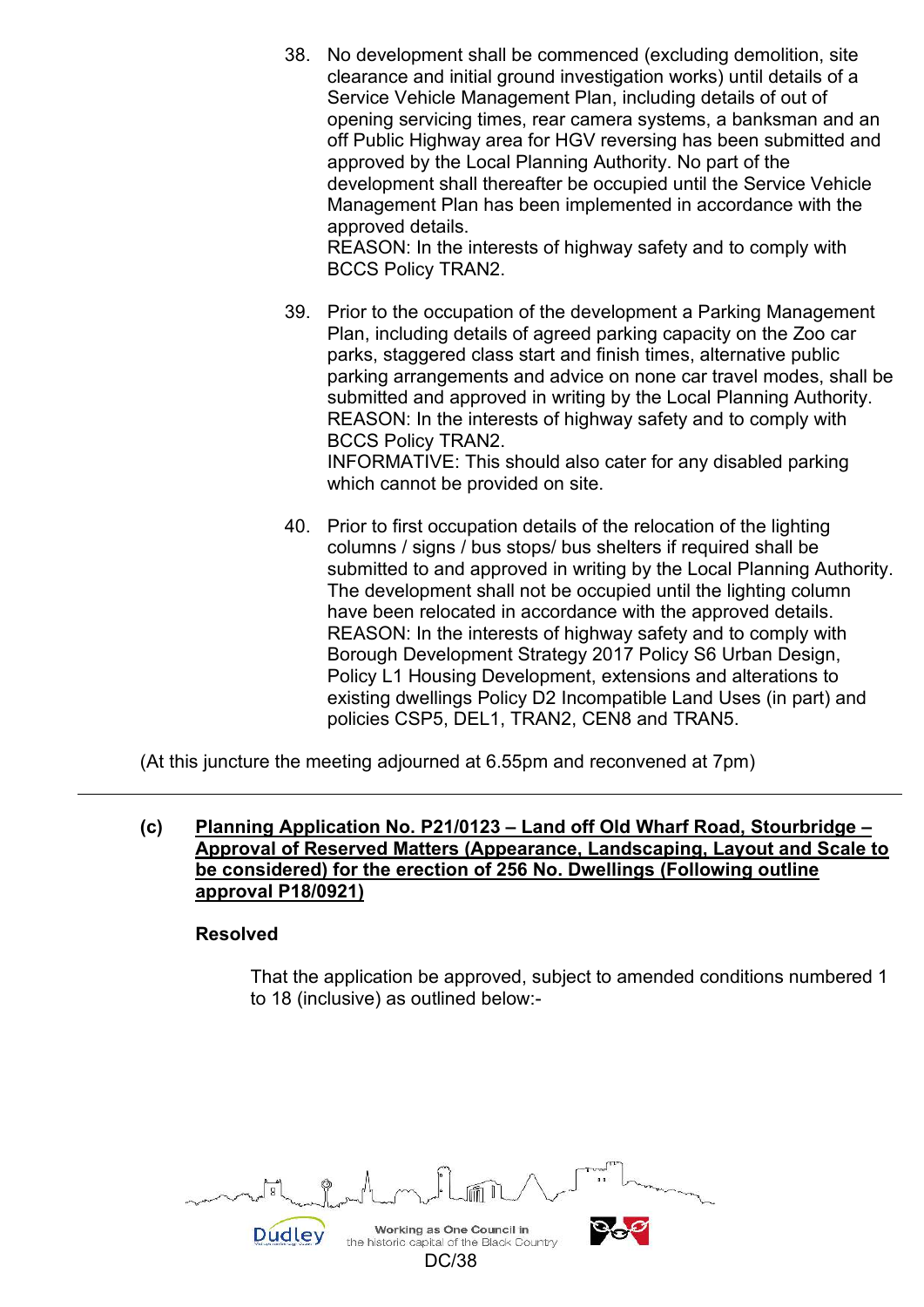- 1. The development hereby permitted shall be carried out in accordance with the following approved plans: Development Layout C5139/001\_02 Rev D; Development Layout C5139/001\_03; Housetypes: BRAXTON A/A(R)/B/CON Rev A; BYFORD A/A(G)/A(R)/B/B(G)/CON; CANFORD B; EASDALE A/B/B(C)/CON; GOSFORD A/B/B(G)/CON; HUXFORD A/A(G)/A(R)/B/B(G)/CON; LYDFORD A/A(R)/B/B(G)/CON; MANFORD B; MIDFORD A/A(G)/A(R)/B/B(G)/CON; TRUSDALE A/A(C)/A(R)/B(C)/CON; Double Garage B/CON/G; Single Garage CON/G; APARTMENT BLOCK A - C5139/400\_00 Rev A; C5139/400\_01 Rev A; C5139/400\_02 Rev A; C5139/400\_05; C5139/410\_01 Rev A; C5139/410\_02 Rev A; C5139/410\_03 Rev A; C5139/410\_04 Rev A; APARTMENT BLOCK B: C5139/430\_00 Rev A; C5139/430\_01 Rev A; C5139/430\_02 Rev A; C5139/430\_05; C5139/440\_01 Rev A; C5139/440\_02 Rev A; C5139/440\_03 Rev A; C5139/440\_04 Rev A; APARTMENT BLOCK C; C5139/460\_00 Rev A; C5139/460\_01 Rev A; C5139/460\_02 Rev A; C5139/460\_05; C5139/470\_01 Rev A; C5139/470\_02 Rev A; C5139/470\_03 Rev A; C5139/470\_04 Rev A; Location Plan LP-01; Landscape Masterplans LA5330 001A. Build Phasing Layout LPE-01. REASON: For the avoidance of doubt and in the interests of proper planning.
- 2. Unless the residential development of the haulage yard shown on Development Layout C5139/001\_02 can be assured or its lawful use as a haulage yard has been extinguished or otherwise no longer exists, the development shall be carried out in full accordance with the submitted Build Phasing Layout (Drawing LPE-01), unless otherwise agreed in writing by the Local Planning Authority. REASON: To minimise operational conflicts during the construction phase of the site and provide an extended period for the potential relocation of the haulage yard in accordance with Borough Development Strategy Policies L1, D2 and D5.
- 3. The development shall be carried out in complete accordance with the Materials Distribution Plan C5139/100\_01 Rev B unless otherwise agreed in writing by the Local Planning Authority. REASON: In the interests of the visual amenities of the area and to comply with BCCS Policies CSP4 - Place-Making and ENV2 - Historic Character and Local Distinctiveness and Borough Development Strategy 2017 Policy S6 Urban Design and Policy L1 Housing Development, extensions and alterations to existing dwellings Policy D2 Incompatible Land Uses (in part).

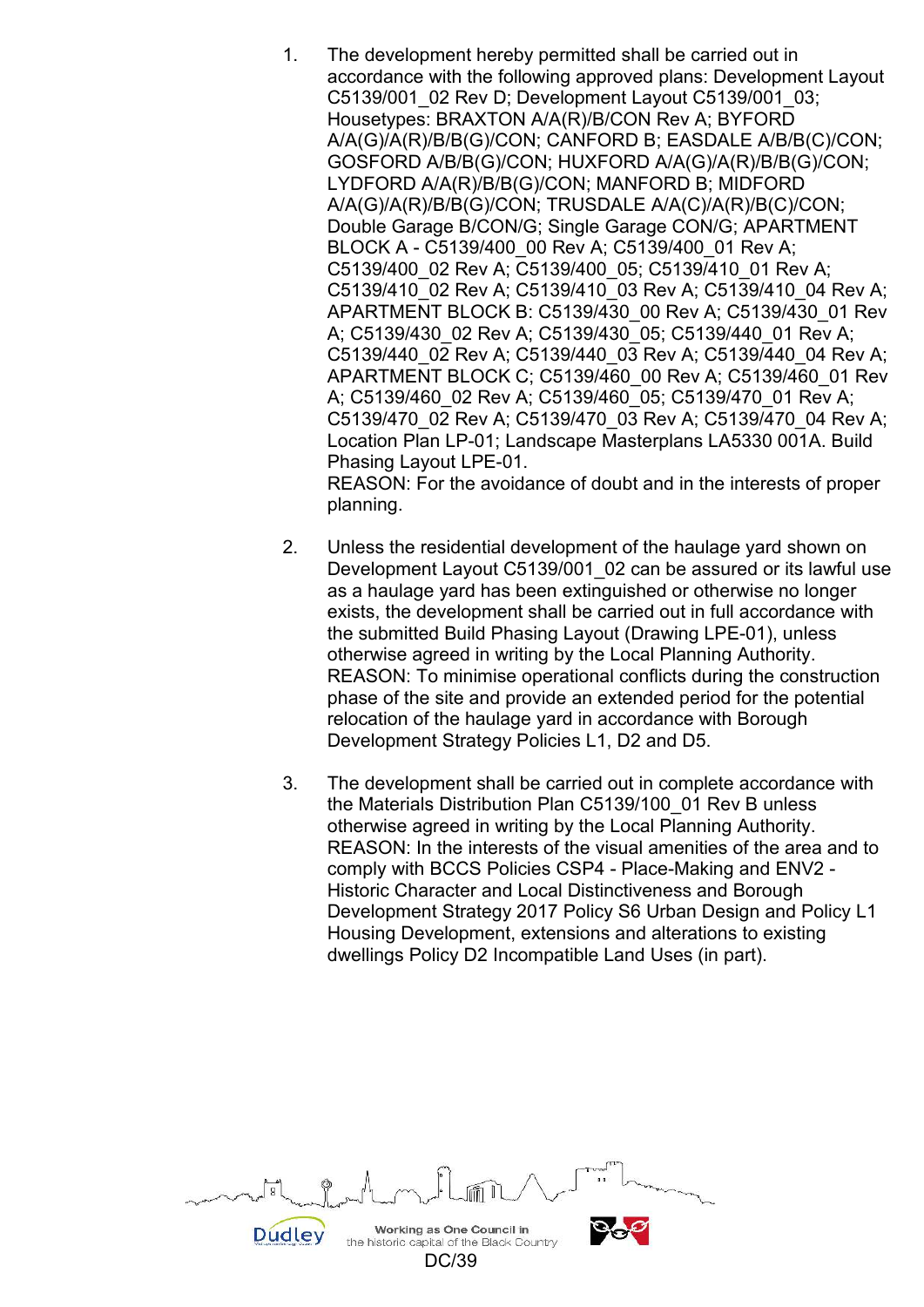4. Notwithstanding the details on Boundary Treatments Plan C5139/100\_02 Rev D no above ground development shall commence until details of the materials to be used in the construction the boundary treatments have been submitted to and approved in writing by the Local Planning Authority. Such details shall also show specific boundary types, construction and materials of the boundary treatment to be provided between the southern boundary of the development site and the canalside moorings. The boundary treatment shall be erected in full accordance with the approved details and shall be maintained as such for the life of the development.

REASON: In the interests of the visual amenities of the area and to comply with BCCS Policies CSP4 - Place-Making and ENV2 - Historic Character and Local Distinctiveness and Borough Development Strategy 2017 Policy S6 Urban Design and Policy L1 Housing Development, extensions and alterations to existing dwellings Policy D2 Incompatible Land Uses (in part).

 5. Unless the residential development of the haulage yard shown on Development Layout C5139/001 02 can be assured or its lawful use as a haulage yard has been extinguished or otherwise no longer exists, prior to the occupation of plots 158; 163; 164 and 176 the acoustic barrier of 3m in height and surface density of not less than 10kg/m2 along the northern and southern boundaries of the haulage yard shall be installed and retained and maintained for the life of the development, as necessary.

REASON: To safeguard the amenities of the future occupants of the dwellings at the site in accordance with Borough Development Strategy Policies L1, D2 and D5.

 6. No development shall commence (excluding demolition, site clearance and initial ground investigation works) until details of the implementation, maintenance and management of the sustainable drainage scheme have been submitted to and approved by the Local Planning Authority. The scheme shall be implemented and thereafter managed and maintained in accordance with the approved details. Those details shall include:

- A timetable for its implementation, and

- A management and maintenance plan for the lifetime of the development which shall include the arrangements for adoption by any public body or statutory undertaker, or any other arrangements to secure the operation of the sustainable drainage scheme throughout its lifetime of the development. None of the development shall be occupied until surface water drainage works have been implemented in accordance with the approved details.

REASON: In the interests of sustainability, reducing flood risk and run off and to comply with Adopted BCCS Policy ENV5 - Flood Risk, Sustainable Drainage Systems and Urban Heat Island.



DC/40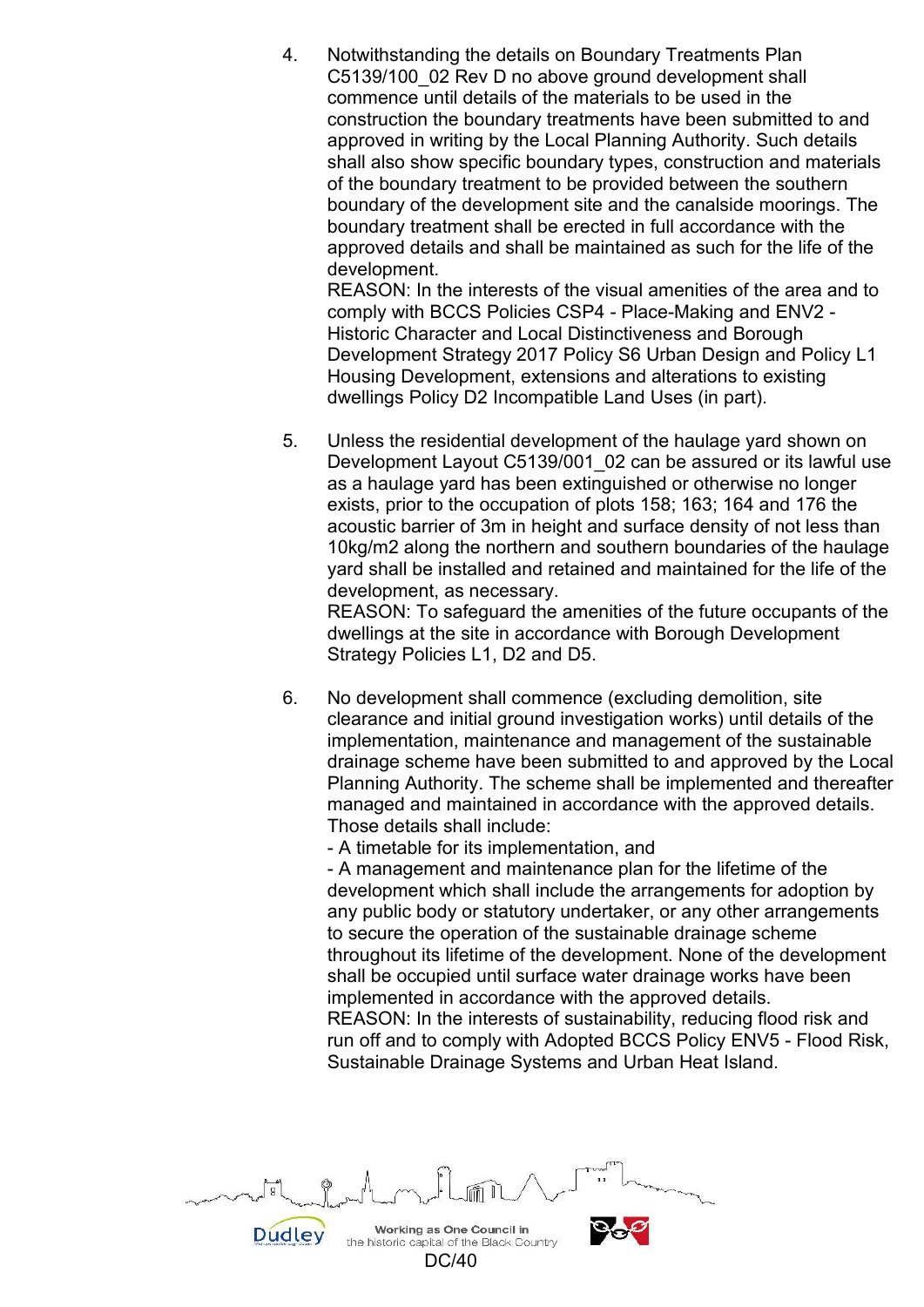7. Notwithstanding the details on the Landscape Masterplan (LA5330 001A); development shall not commence (excluding demolition, site clearance and initial ground works) until full details of phased soft landscaping works have been submitted to and approved in writing by the Local Planning Authority. These details must include, where appropriate, existing and proposed site levels, planting plans, written specifications, a schedule of plants including species, plant sizes and proposed numbers/densities and a programme of implementation. Plans must also include accurate plotting of all existing landscape features and trees. The agreed scheme shall be implemented in accordance with the approved details and in accordance with the Landscape Phasing following the first occupation of the development, unless otherwise agreed in writing by the Local Planning Authority. Any trees or shrubs planted in pursuance of this permission including any planting in replacement for it which is removed, uprooted, severely damaged, destroyed or dies within a period of five years from the date of planting shall be replaced by trees or shrubs of the same size and species and in the same place unless otherwise agreed in writing by the Local Planning Authority.

REASON: In order to make a positive contribution to place-making and provide a high quality landscaping and to ensure that the approved landscaping is properly maintained in accordance with BCCS Policies CSP4 - Place-Making, ENV2 Historic Character and Local Distinctiveness, ENV3 - Design Quality and DEL1 - Infrastructure Provision and Borough Development Strategy 2017 Policy S6 Urban Design and Policy L1 Housing Development, extensions and alterations to existing dwellings and Policy D2 Incompatible Land Uses (in part). This detail is required pre commencement (excluding demolition, site clearance and initial ground works) as landscaping is integral to providing a high quality and sustainable development.

 8. The development hereby approved shall be undertaken in complete accordance with the details contained within the submitted Arboricultural Method Statement. Any variation or amendment of the submitted Arboricultural Method Statement shall be approved in writing with the Local Planning Authority before implementation on site.

REASON: To ensure that existing trees are not damaged through the loss of roots, to maintain the visual and environmental quality of the site and surrounding area in accordance with Borough Development Strategy 2017 Policy S22 Mature Trees, Woodland and Ancient Woodland (in part).

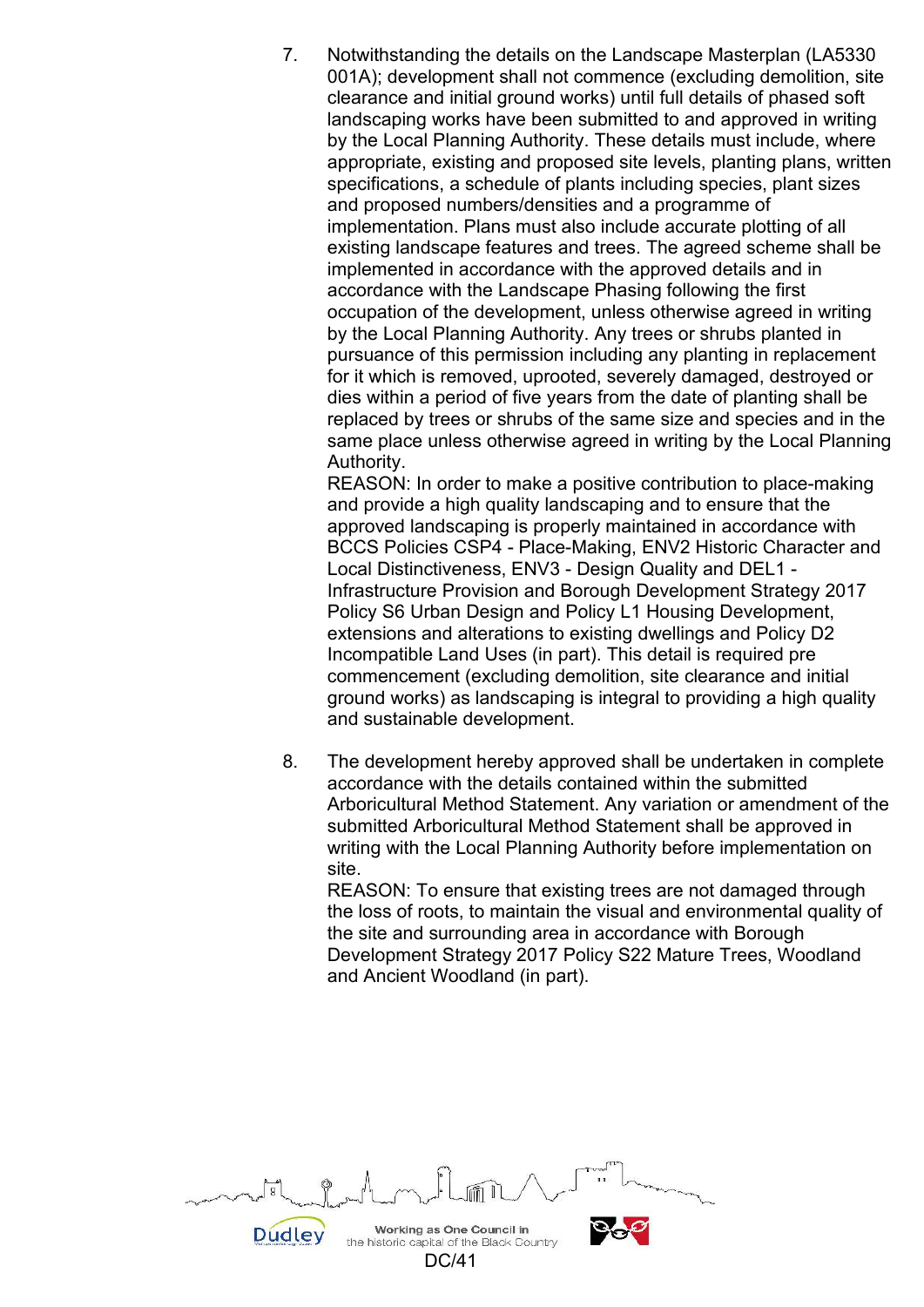9. No above ground development shall commence until details of the position, layout, programme for the construction, construction details (including lines, widths, levels, gradients, cross sections, drainage, lighting and structures) and bringing into use of the access to Stamford Street to form a public access has been submitted to and agreed in writing by the Local Planning Authority. The access shall be constructed in accordance with details submitted and shall be brought into use as soon as any residential development on the land north of Old Wharf Road is occupied and the access is able to link safely and conveniently to roads or footways which have been constructed to at least base course level with an ability to link to Old Wharf Road.

REASON: To facilitate access into and out of the development by sustainable modes of transport and to ensure that residents are not put at risk by travel through a construction site.

 10. The development shall not commence until a highways agreement has been submitted to the Highway Authority which provides details of the accesses into the site, together with parking and turning areas (including details of lines, widths, levels, gradients, cross sections, traffic calming, footways, highway trees, bollards, kerbing, drainage, safety barrier systems and lighting) have been submitted to and approved in writing by the Local Planning Authority. The development shall not be occupied until the accesses into the site, together with parking and turning area(s) within the site have been laid out in accordance with the approved details. These area(s) shall thereafter be retained and not be used for any other purpose for the life of the development.

REASON: In the interests of highway safety and to comply with Borough Development Strategy 2017 Policy S6 Urban Design, Policy L1 Housing Development, extensions and alterations to existing dwellings Policy D2 Incompatible Land Uses (in part) and policies CSP5, DEL1, TRAN2, CEN8 and TRAN5.

 11. No part of the development shall be occupied until visibility splays from an access road onto Old Wharf Road or up to its extension (to Plot 170 on Site Layout Plan D) with the Highway have been provided at the junction between the proposed means of access and the highway with an 'x' set back distance of 2.4 metres and a 'y' distance of 59 metres. No structure or vegetation exceeding 600mm in height above the adjoining highway shall be placed or allowed to grow within the visibility splay for the life of the development unless otherwise agreed in writing by the Local Planning Authority. REASON: In the interests of highway safety and to comply with Borough Development Strategy 2017 Policy S6 Urban Design, Policy L1 Housing Development, extensions and alterations to existing dwellings Policy D2 Incompatible Land Uses (in part) and policies CSP5, DEL1, TRAN2, CEN8 and TRAN5.

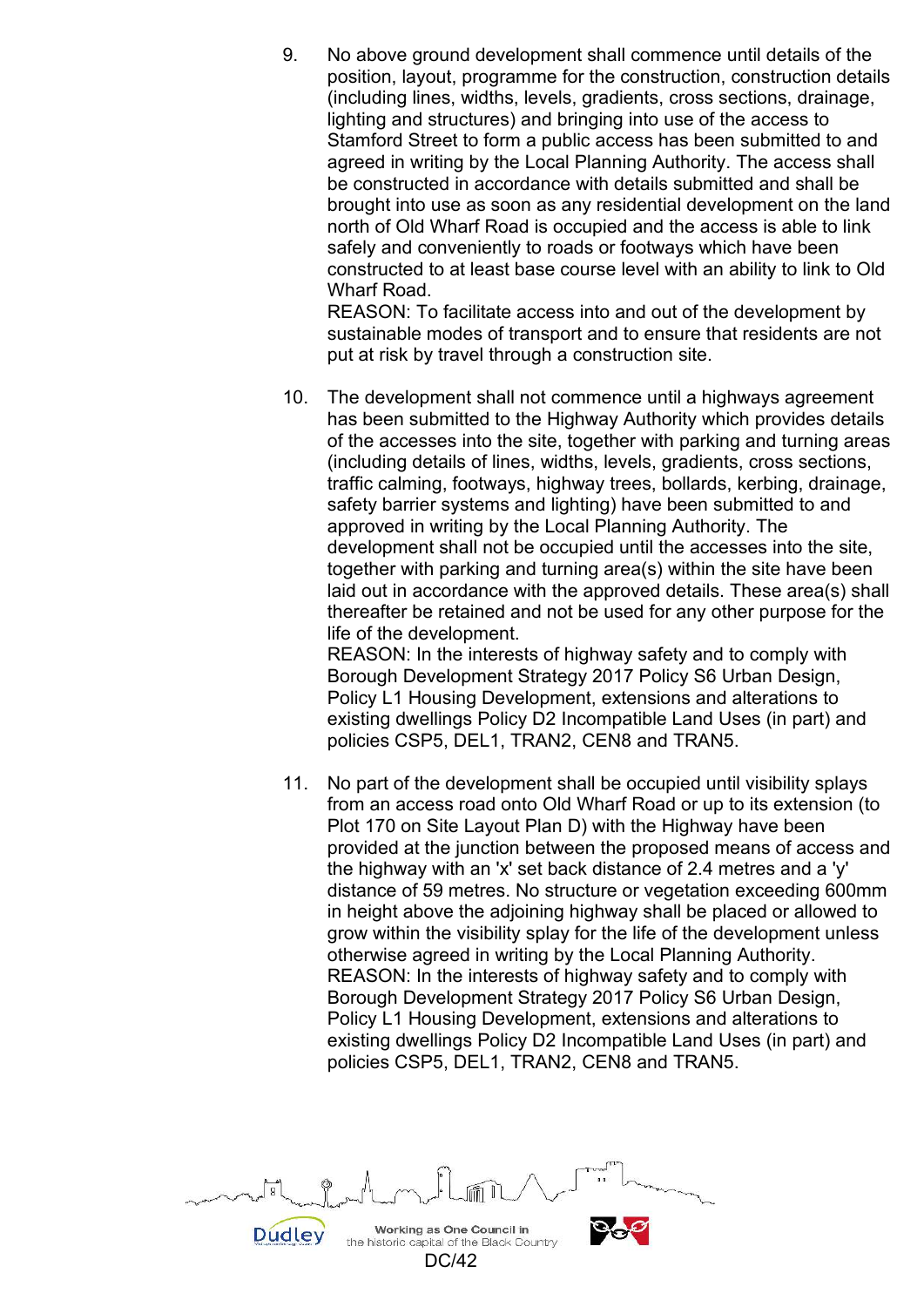12. No part of the development shall be occupied until visibility splays from a private access road onto Old Wharf Road or up to its extension (to Plot 170 on Site Layout Plan D) with the Highway have been provided at the junction between the proposed means of access and the highway with an 'x' set back distance of 2 metres and a 'y' distance of 59 metres. No structure or vegetation exceeding 600mm in height above the adjoining highway shall be placed or allowed to grow within the visibility splay for the life of the development unless otherwise agreed in writing by the Local Planning Authority.

REASON: In the interests of highway safety and to comply with Borough Development Strategy 2017 Policy S6 Urban Design, Policy L1 Housing Development, extensions and alterations to existing dwellings Policy D2 Incompatible Land Uses (in part) and policies CSP5, DEL1, TRAN2, CEN8 and TRAN5.

 13. No part of the development shall be occupied until visibility splays from an access road onto an access road other than Old Wharf Road or up to its extension (to Plot 170 on Site Layout Plan D) with the Highway have been provided at the junction between the proposed means of access and the access road with an 'x' set back distance of 2.4 metres and a 'y' distance of 33 metres. No structure or vegetation exceeding 600mm in height above the adjoining highway shall be placed or allowed to grow within the visibility splay for the life of the development unless otherwise agreed in writing by the Local Planning Authority.

REASON: In the interests of highway safety and to comply with Borough Development Strategy 2017 Policy S6 Urban Design, Policy L1 Housing Development, extensions and alterations to existing dwellings Policy D2 Incompatible Land Uses (in part) and policies CSP5, DEL1, TRAN2, CEN8 and TRAN5.

 14. No part of the development shall be occupied until visibility splays from a private access onto an access road other than Old Wharf Road or up to its extension (to Plot 170 on Site Layout Plan D) with the Highway have been provided at the junction between the proposed means of access and the access road with an 'x' set back distance of 2 metres and a 'y' distance of 33 metres. No structure or vegetation exceeding 600mm in height above the adjoining highway shall be placed or allowed to grow within the visibility splay for the life of the development unless otherwise agreed in writing by the Local Planning Authority.

REASON: In the interests of highway safety and to comply with Borough Development Strategy 2017 Policy S6 Urban Design, Policy L1 Housing Development, extensions and alterations to existing dwellings Policy D2 Incompatible Land Uses (in part) and policies CSP5, DEL1, TRAN2, CEN8 and TRAN5.

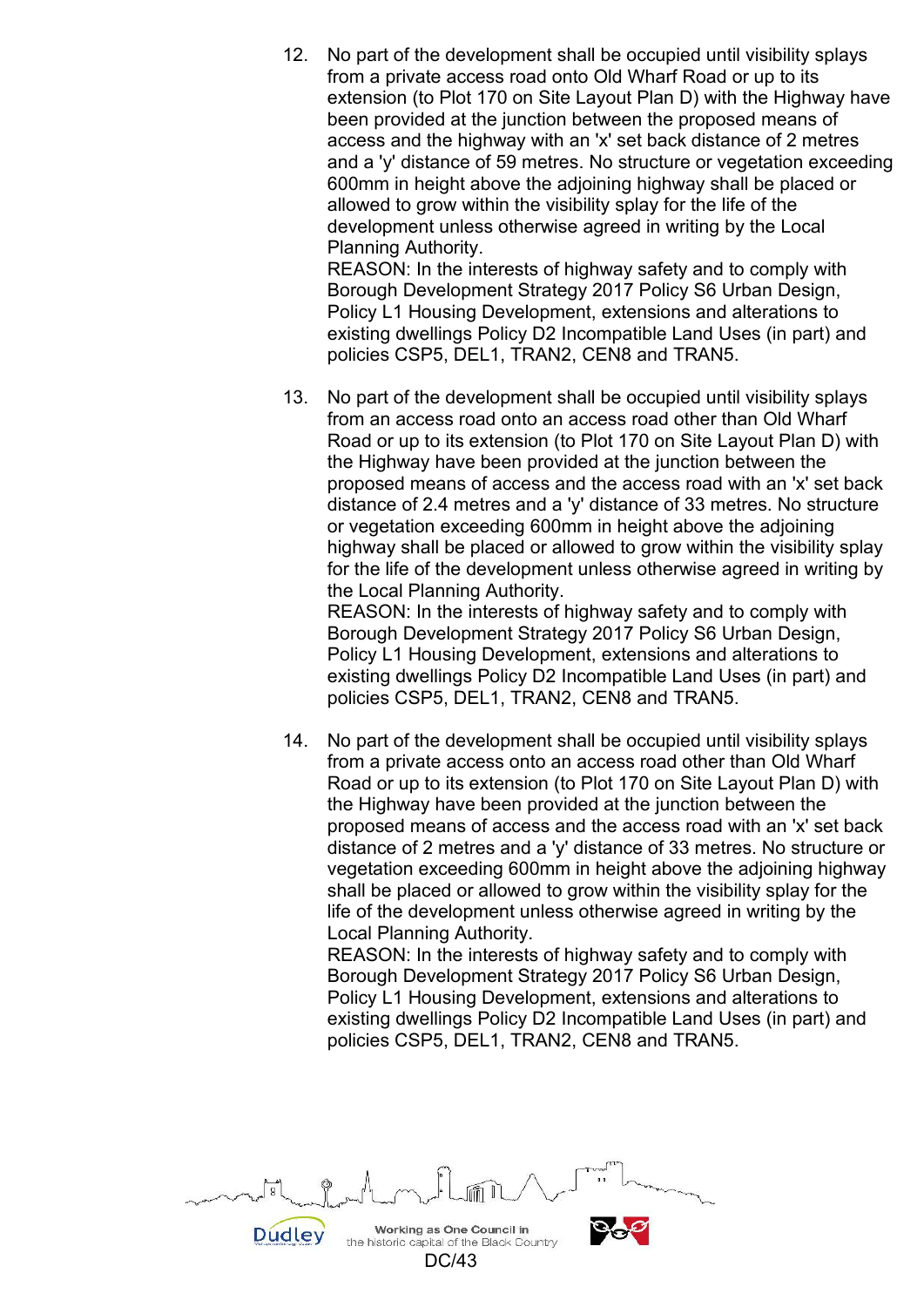- 15. No part of the development shall be occupied until visibility splays from a private access onto a footway have been provided at the junction between the proposed means of access and the footway with an 'x' set back distance of 2.4 metres and a 'y' distance of 2.4 metres. No structure or vegetation exceeding 600mm in height above the adjoining highway shall be placed or allowed to grow within the visibility splay for the life of the development unless otherwise agreed in writing by the Local Planning Authority. REASON: In the interests of highway safety and to comply with Borough Development Strategy 2017 Policy S6 Urban Design, Policy L1 Housing Development, extensions and alterations to existing dwellings Policy D2 Incompatible Land Uses (in part) and policies CSP5, DEL1, TRAN2, CEN8 and TRAN5.
- 16. The development shall not be first occupied until details of a scheme to implement (1) a Prohibition of Waiting Order along Old Wharf Road and into the development site to a point level with plot 158 and (2) a 7.5 Tonne Environmental Weight Restriction Traffic Regulation Order for all estate roads outside of (1), has been submitted to and approved in writing by the Local Planning Authority, including any fees which may be due to the Highway Authority. The development shall not thereafter be occupied until the agreed Traffic Regulation Orders have been completed in accordance with the approved details, unless Allens Transport have relocated and the use has been extinguished.

REASON: In the interests of highway safety and to comply with Borough Development Strategy 2017 Policy S6 Urban Design, Policy L1 Housing Development, extensions and alterations to existing dwellings Policy D2 Incompatible Land Uses (in part) and policies CSP5, DEL1, TRAN2, CEN8 and TRAN5.

 17. The dwelling(s) shall not be occupied until details of a Parking Management Plan for the apartments parking area has been submitted to and approved in writing by the Local Planning Authority (The Parking Management Plan will ensure that no parking spaces are allocated for the sole use of any apartment). This Parking Management Plan shall be provided in accordance with the approved details prior to the first occupation of the dwelling(s) and shall thereafter be retained and maintained for no other purpose, for the life of the development.

REASON: In the interests of highway safety and to comply with Borough Development Strategy 2017 Policy S6 Urban Design, Policy L1 Housing Development, extensions and alterations to existing dwellings Policy D2 Incompatible Land Uses (in part) and policies CSP5, DEL1, TRAN2, CEN8 and TRAN5.

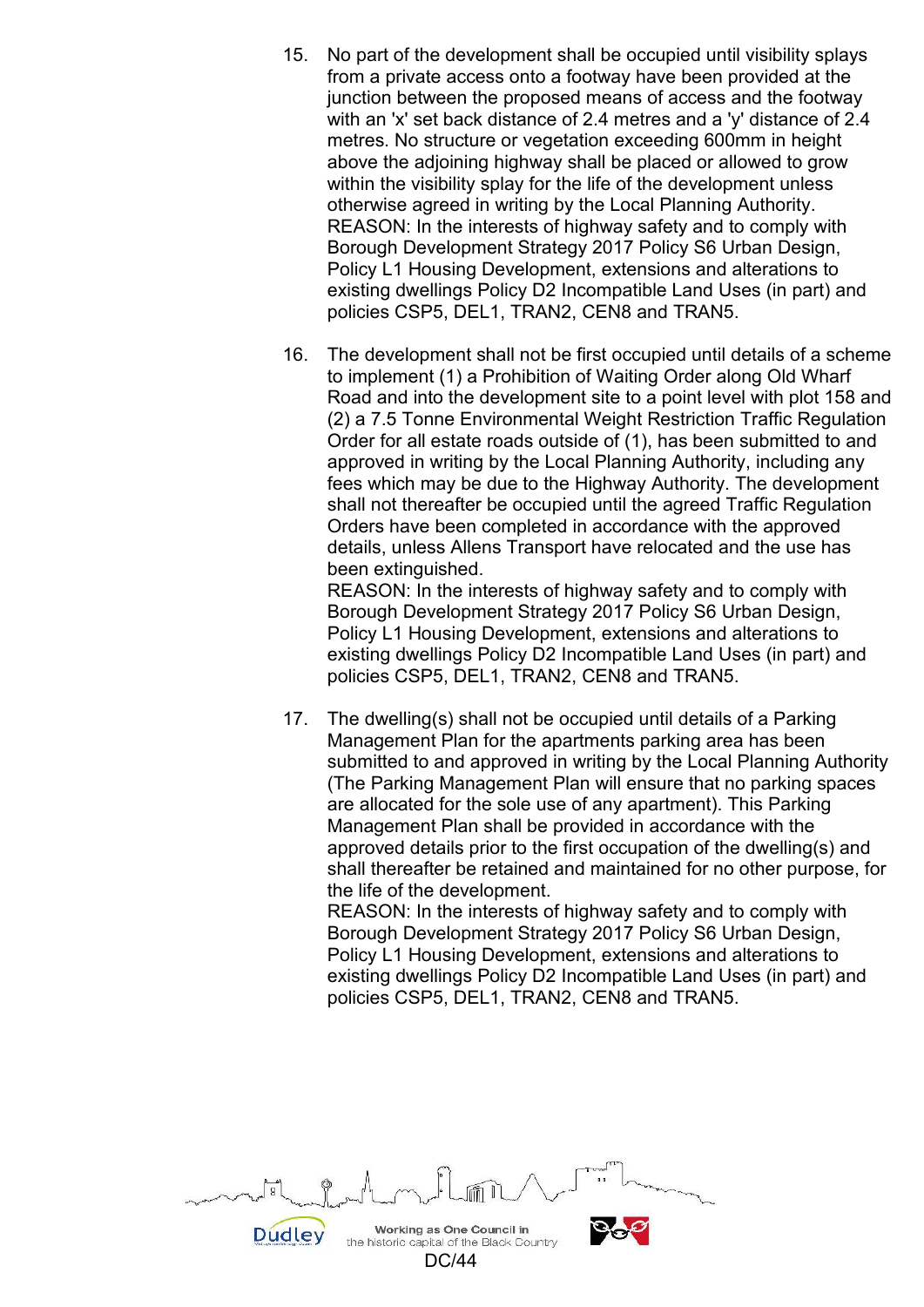18. Notwithstanding the provisions of the Town and Country Planning (General Permitted Development) Order 2015 (England) (or any order revoking or re-enacting that order with or without modification); the parking areas identified as garages shall be maintained as such and used for no other purpose for the lifetime of the development. REASON: To ensure the development is provided with appropriate parking and in the interests of highway safety and to comply with Borough Development Strategy 2017 Policy S6 Urban Design, Policy L1 Housing Development, extensions and alterations to existing dwellings; Policy D2 Incompatible Land Uses (in part) and policies CSP5, DEL1, TRAN2, CEN8 and TRAN5.

## **(d) Planning Application No. P21/1402 – 3 Guardians Walk, Wordsley, Stourbridge – Change of use of residential property to a mixed use of residential and childminding (retrospective)**

 In considering the application, Members took into account the objections as outlined in the report submitted, together with the comments of support made at the meeting, in that the business played a vital role within the community, that there was no evidence of traffic and parking issues within the vicinity and that the noise from children playing outside should be supported.

 The Committee were mindful of the concerns raised by Officers in relation to the reduced off-road car parking available at the premises and noted that the Local Authority would be willing to continue to work with the applicant to identify a suitable venue for the business. Officers advised that a timeframe in which enforcement action could be imposed may be specified by the Committee should they be minded to refuse the application, to avoid disadvantage to the families and children in which the business supported. The Committee noted that no evidence had been submitted or objections raised by Environmental Health in relation to noise or parking issues.

# **Resolved**

- (1) That the application be approved as there had been no formal complaints made or representations from Environmental Health to evidence that there was an issue at the property.
- (2) That the Director of Regeneration and Enterprise be authorised to attach conditions, as deemed appropriate.
- **(e) Planning application No. P21/1568 Old New Inn, 17 High Street, Brierley Hill Demolition and Conservation of existing building and erection of new building to create 5 bed HMO and 6 No. 1 Bedroom flats with associated works.**

# **Resolved**

 That the application be approved, subject to conditions numbered 1 to 16 (inclusive), as set out in the report submitted.

Working as One Council in **Dudley** the historic capital of the Black Country

DC/45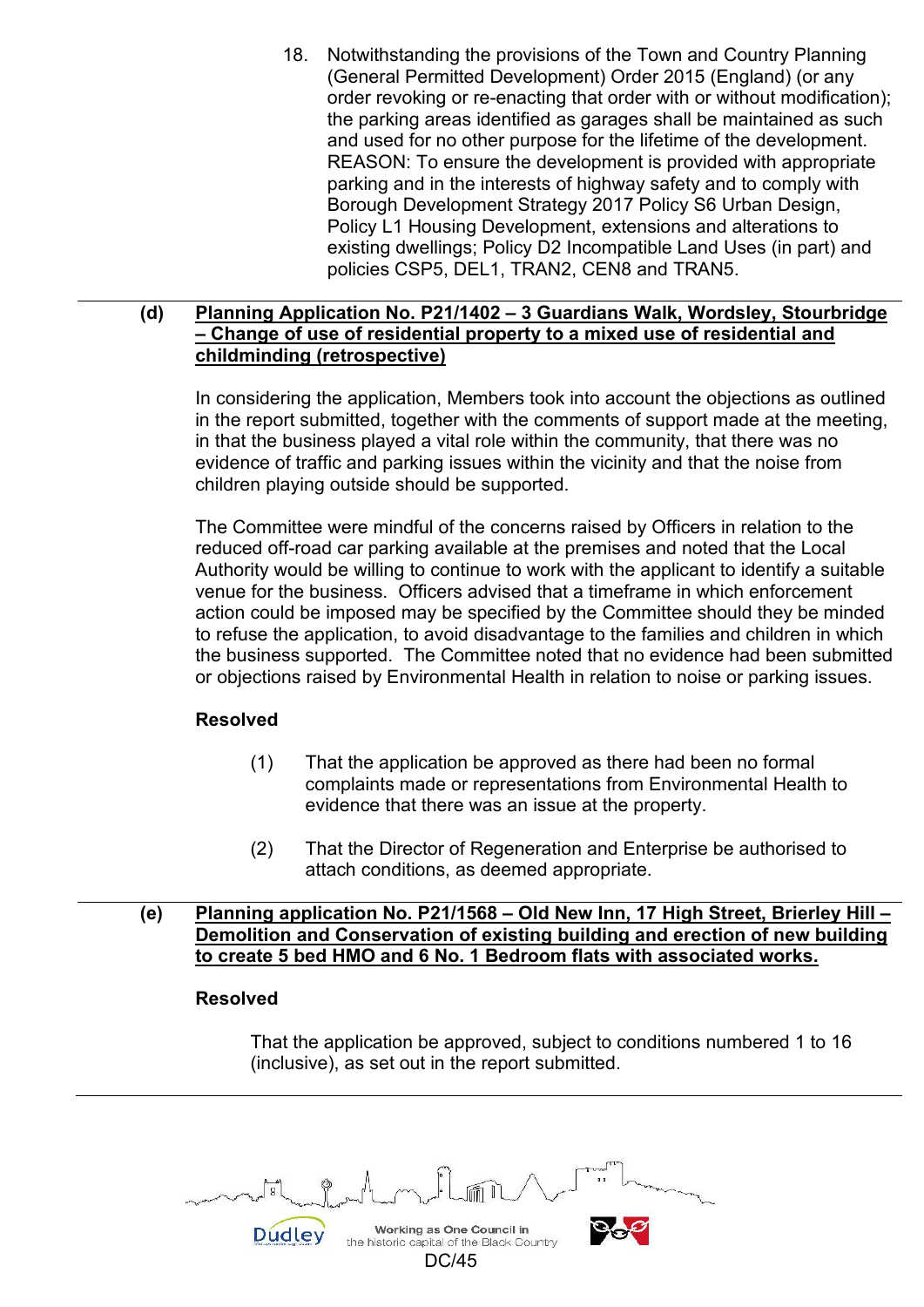(*As Councillor R Ahmed had declared a pecuniary interest in the following matter she took no part in the consideration of the application)* 

#### **(f) Planning application No. P21/1819 – Land at the junction of Steppingstone Street and Greystone Passage, Dudley – Erection of 1 No. Dwelling with Associated Works (Resubmission of P21/1063)**

#### **Resolved**

That the application be approved, subject to conditions numbered 1 to 19 (inclusive), as set out in the report submitted.

## 41 **Planning Enforcement – Enforcement Plan Review 2021**

At the request of Officers, this item of business was deferred to a future meeting.

## 42 **Planning Services Fees 2022**

 A report of the Director of Regeneration and Enterprise was submitted on the proposals setting of the Council's Building Regulation Fee Scales to take effect from 1<sup>st</sup> January 2022, non-statutory Development Management Charges, and the intention to continue to use the Consumer Prices Index (CPI) for Planning Obligations in accordance with the Council Policy. Following adoption of the Community Infrastructure Levy (CIL) Charging Schedule during 2015/16, regulations require any CIL charges to be index linked to the nation All-In Tender Price Index of construction costs published by the Building Cost Information Service (BCIS) of the Royal Institute of Chartered Surveyors. The report also referred to the fees for the Local Development Order (LDO) and charges for Pre-Application advice to customers.

#### **Resolved**

- (1) That the inflationary increase of 2% of the existing Building Control Fee Schedule, as outlined in Appendix B, be endorsed.
- (2) That the continued use of Consumer Price Index in Planning Obligations costings, as outlined in Appendix C, and in accordance with the adopted Supplementary Planning Document (SPD) "Planning Obligations", be noted.
- (3) That the use for Community Infrastructure Levy (CIL) charges, following adoption of the national All-In Tender Price Index of construction costs published by the Building Cost Information Service (BCIS) of the Royal Institute of Chartered Surveyors, be noted.
- (4) That the proposed fees for the Local Development Order (LDO), as outlined in Appendix D, be approved.